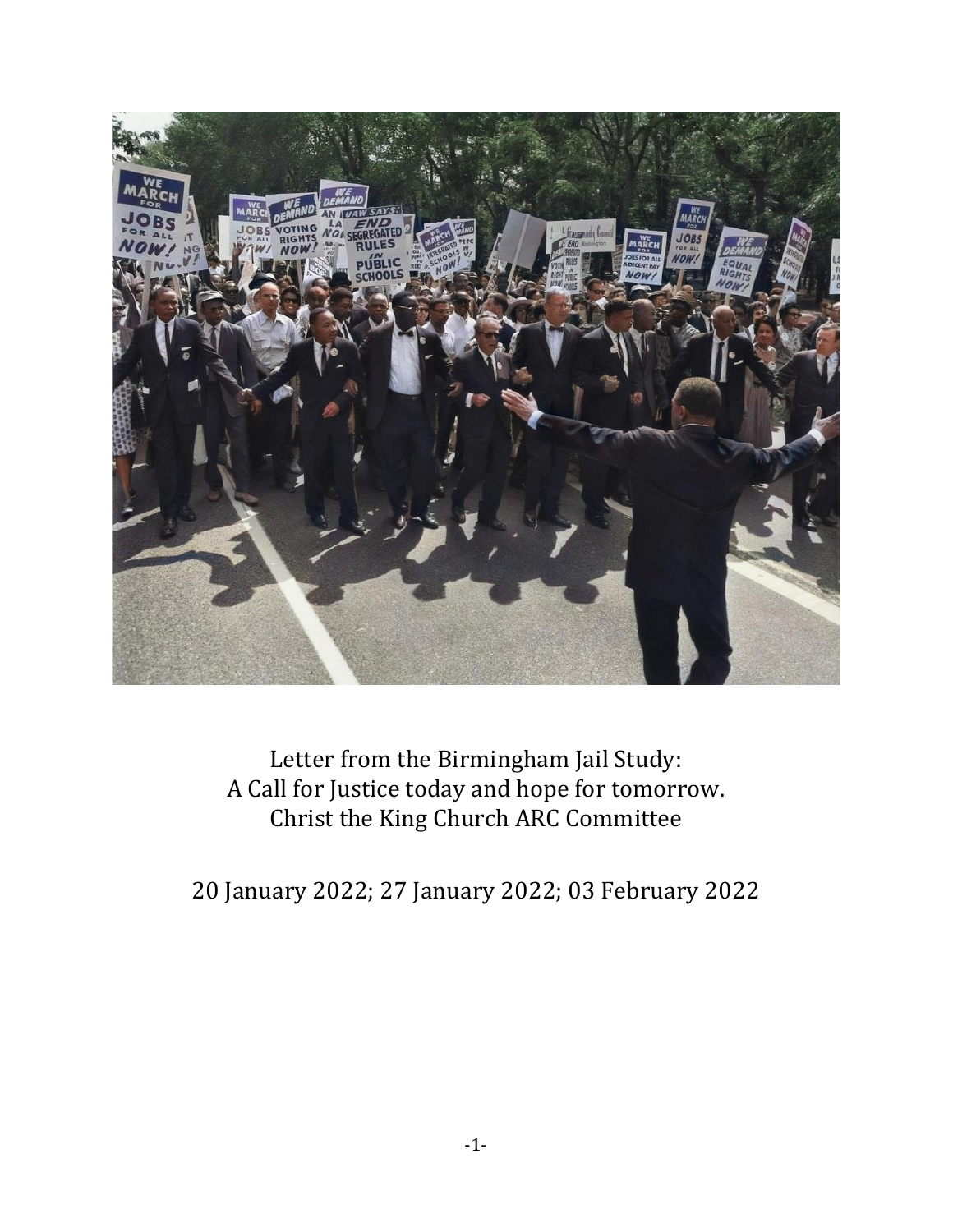## Table of Contents

| MARTIN LUTHER KING JR.'S 'LETTER FROM THE BIRMINGHAM JAIL'  4 |  |
|---------------------------------------------------------------|--|
|                                                               |  |

*Image: The March on Washington for Jobs and Freedom. Washington D.C. Wednesday 28 August 1963*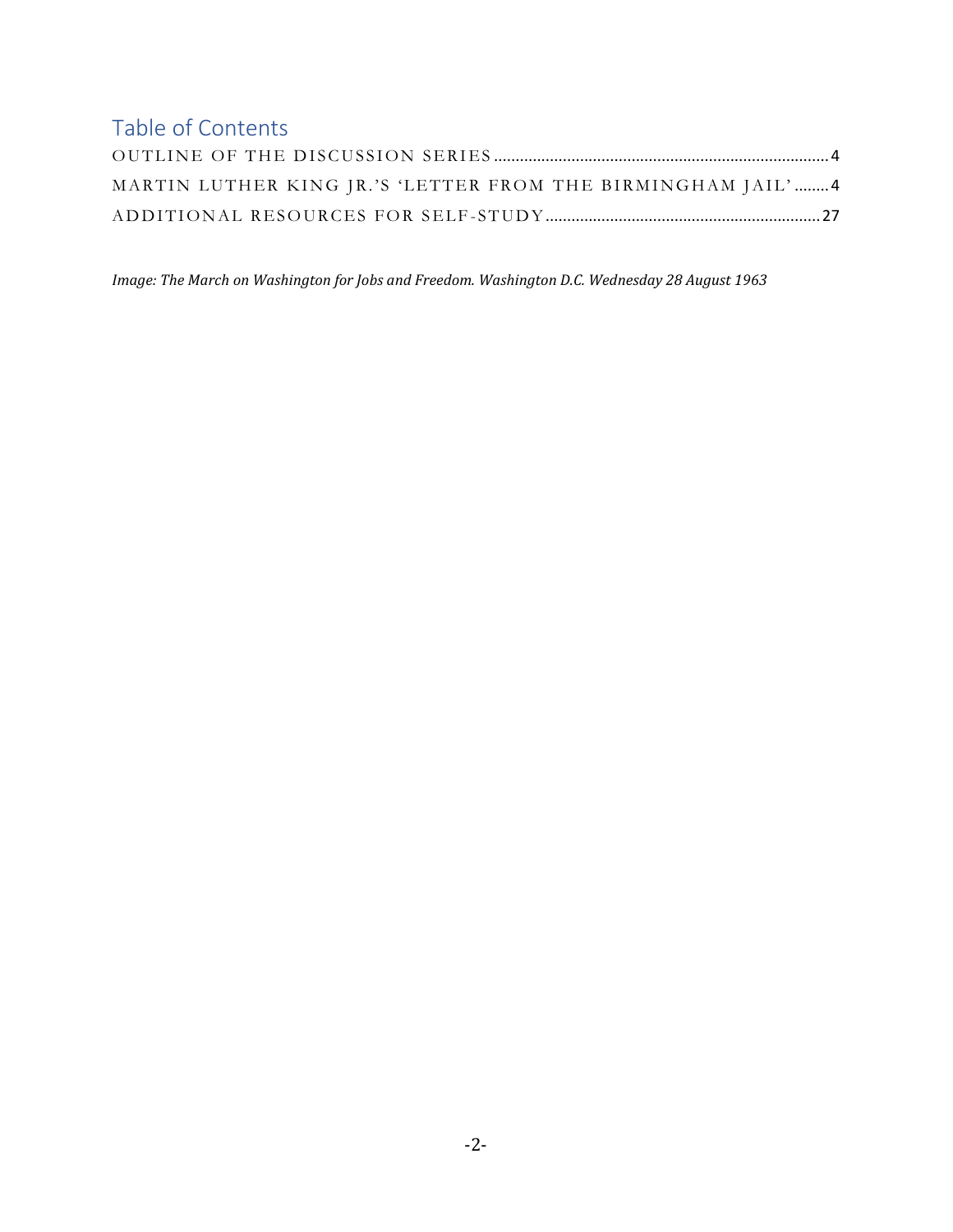# Outline of the Discussion Sessions (1.20, 1.27, 2.03)

#### Pre-session Videos

<https://vimeo.com/330115641> Context: MLK's decision that led him to jail and its impact on his life.

<https://vimeo.com/331272227> Interview with Clarence Benjamin Jones

Session 1- Introduction to the Letter, The Birmingham Campaign and religious criticism

- **Paragraphs 1-22**
- **Sample of topics and details to be covered**
	- o Birmingham Campaign: 3 April 1963 until 10 May 1963
	- o 12 April 1963: MLK Jr.'s Arrest and *White Clergyman Urge* (Letter by eight Alabama Clergymen)
		- [https://kinginstitute.stanford.edu/sites/mlk/files/lesson](https://kinginstitute.stanford.edu/sites/mlk/files/lesson-activities/clergybirmingham1963.pdf)[activities/clergybirmingham1963.pdf](https://kinginstitute.stanford.edu/sites/mlk/files/lesson-activities/clergybirmingham1963.pdf)
	- o Daniel 3:1-30: Shadrach, Meshach and Abednego- Unjust Laws

#### Session 2- Thoreau, Thurman, Tillich and Gandhi: Theology and Practice in the Letter

- **Paragraphs 23-44**
- **Sample of topics and details to be covered**
	- o *Jesus and the Disinherited*
	- o *Satyagraha and Swaraj*: Gandhian Legacy on Non-violent civil disobedience
	- o The Concept of Whiteness and White Moderate
	- o Amos 5:24: Justice and Love

#### Session 3- Effects and Legacy of the Letter from the Birmingham Jail

- **Paragraphs 45-50**
- **Sample of topics and details to be covered**
	- o *Where do we go from here: Chaos or Community?*, pg 143-175
	- o Desegregation in Houston
	- o Chicanos, PR and MLK Jr.
	- o Trajectories today
- Section I: Outline of the Discussion Sessions (1.20, 1.27, 2.03)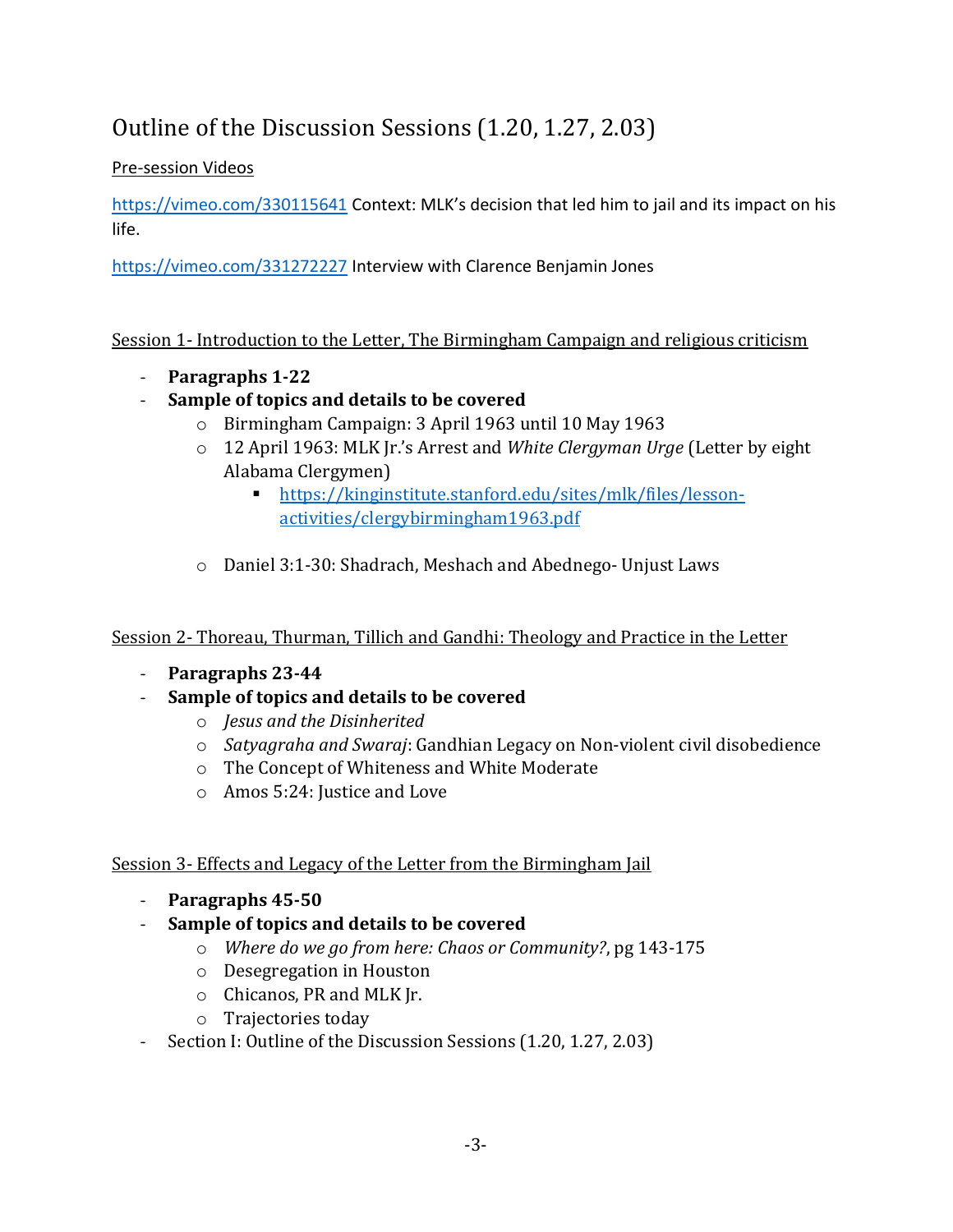# <span id="page-3-0"></span>MARTIN LUTHER KING JR.'S 'LETTER FROM BIRMINGHAM JAIL'

"We will reach the goal of freedom in Birmingham and all over the nation, because the goal of America is freedom."

By [Martin Luther King Jr.](https://www.theatlantic.com/author/martin-luther-king-jr/)

*In April 1963, King was jailed in Birmingham, Alabama, after he defied a state court's injunction and led a march of black protesters without a permit, urging an Easter boycott of white-owned stores. A statement published in* The Birmingham News*, written by eight moderate white clergymen, criticized the march and other demonstrations. This prompted King to write a lengthy response, begun in the margins of the newspaper. He smuggled it out with the help of his lawyer, and the nearly 7,000 words were transcribed. The eloquent call for "constructive, nonviolent tension" to force an end to unjust laws became a landmark document of the civil-rights movement. The letter was printed in part or in full by several publications, including the* New York Post*,* Liberation *magazine,* The New Leader*, and* The Christian Century*.*

The Atlantic *published it in the August 1963 issue, under the headline "The Negro Is Your Brother."*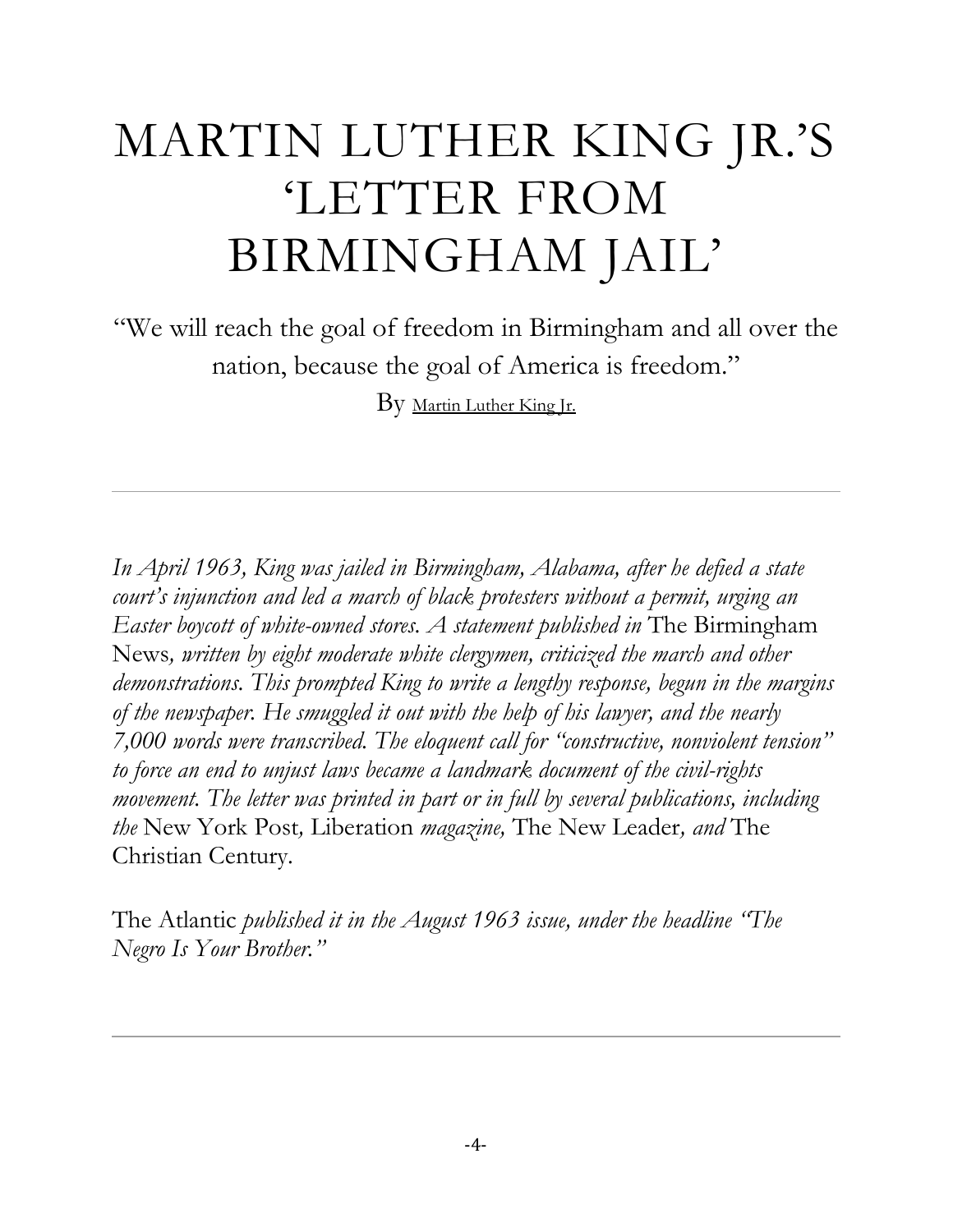## **(Part I: The enumeration and diversion are my own- Rev. S. Rodriguez)**

### **My Dear Fellow Clergymen:**

- 1. While confined here in the Birmingham city jail, I came across your recent statement calling my present activities "unwise and untimely." Seldom do I pause to answer criticism of my work and ideas. If I sought to answer all the criticisms that cross my desk, my secretaries would have little time for anything other than such correspondence in the course of the day, and I would have no time for constructive work. But since I feel that you are men of genuine good will and that your criticisms are sincerely set forth, I want to try to answer your statement in what I hope will be patient and reasonable terms.
- 2. I think I should indicate why I am here in Birmingham, since you have been influenced by the view which argues against "outsiders coming in." I have the honor of serving as president of the Southern Christian Leadership Conference, an organization operating in every southern state, with headquarters in Atlanta, Georgia. We have some eighty-five affiliated organizations across the South, and one of them is the Alabama Christian Movement for Human Rights. Frequently we share staff, educational and financial resources with our affiliates. Several months ago the affiliate here in Birmingham asked us to be on call to engage in a nonviolent direct-action program if such were deemed necessary. We readily consented, and when the hour came we lived up to our promise. So I, along with several members of my staff, am here because I was invited here. I am here because I have organizational ties here.
- 3. But more basically, I am in Birmingham because injustice is here. Just as the prophets of the eighth century B.C. left their villages and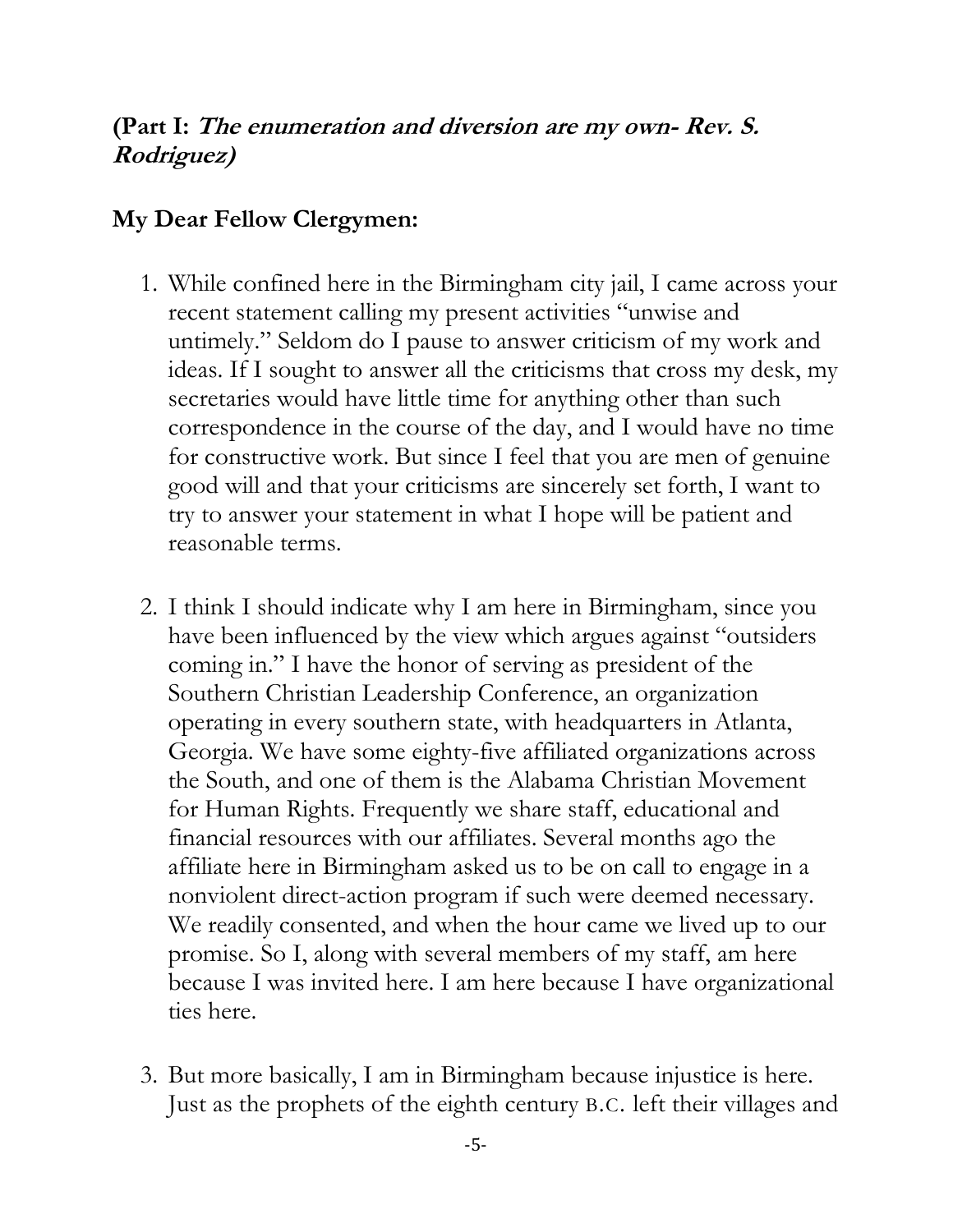carried their "thus saith the Lord" far beyond the boundaries of their home towns, and just as the Apostle Paul left his village of Tarsus and carried the gospel of Jesus Christ to the far corners of the Greco-Roman world, so am I compelled to carry the gospel of freedom beyond my own home town. Like Paul, I must constantly respond to the Macedonian call for aid.

- 4. Moreover, I am cognizant of the interrelatedness of all communities and states. I cannot sit idly by in Atlanta and not be concerned about what happens in Birmingham. Injustice anywhere is a threat to justice everywhere. We are caught in an inescapable network of mutuality, tied in a single garment of destiny. Whatever affects one directly, affects all indirectly. Never again can we afford to live with the narrow, provincial "outside agitator" idea. Anyone who lives inside the United States can never be considered an outsider anywhere within its bounds.
- 5. You deplore the demonstrations taking place in Birmingham. But your statement, I am sorry to say, fails to express a similar concern for the conditions that brought about the demonstrations. I am sure that none of you would want to rest content with the superficial kind of social analysis that deals merely with effects and does not grapple with underlying causes. It is unfortunate that demonstrations are taking place in Birmingham, but it is even more unfortunate that the city's white power structure left the Negro community with no alternative.
- 6. In any nonviolent campaign there are four basic steps: collection of the facts to determine whether injustices exist; negotiation; selfpurification; and direct action. We have gone through all these steps in Birmingham. There can be no gainsaying the fact that racial injustice engulfs this community. Birmingham is probably the most thoroughly segregated city in the United States. Its ugly record of brutality is widely known. Negroes have experienced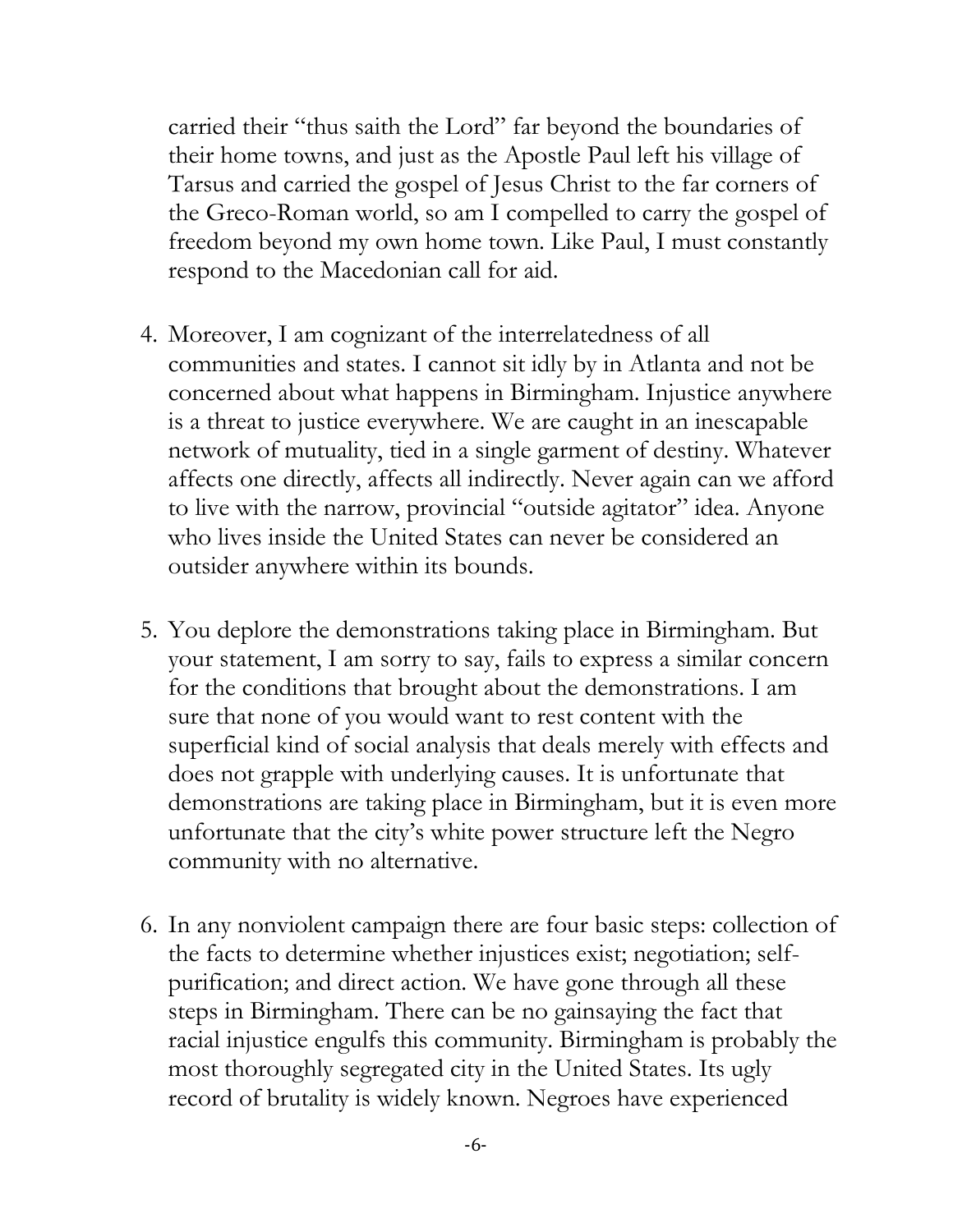grossly unjust treatment in the courts. There have been more unsolved bombings of Negro homes and churches in Birmingham than in any other city in the nation. These are the hard, brutal facts of the case. On the basis of these conditions, Negro leaders sought to negotiate with the city fathers. But the latter consistently refused to engage in good-faith negotiation.

- 7. Then, last September, came the opportunity to talk with leaders of Birmingham's economic community. In the course of the negotiations, certain promises were made by the merchants—for example, to remove the stores' humiliating racial signs. On the basis of these promises, the Reverend Fred Shuttlesworth and the leaders of the Alabama Christian Movement for Human Rights agreed to a moratorium on all demonstrations. As the weeks and months went by, we realized that we were the victims of a broken promise. A few signs, briefly removed, returned; the others remained.
- 8. As in so many past experiences, our hopes had been blasted, and the shadow of deep disappointment settled upon us. We had no alternative except to prepare for direct action, whereby we would present our very bodies as a means of laying our case before the conscience of the local and the national community. Mindful of the difficulties involved, we decided to undertake a process of selfpurification. We began a series of workshops on nonviolence, and we repeatedly asked ourselves: "Are you able to accept blows without retaliating?" "Are you able to endure the ordeal of jail?" We decided to schedule our direct-action program for the Easter season, realizing that except for Christmas, this is the main shopping period of the year. Knowing that a strong economicwithdrawal program would be the by—product of direct action, we felt that this would be the best time to bring pressure to bear on the merchants for the needed change.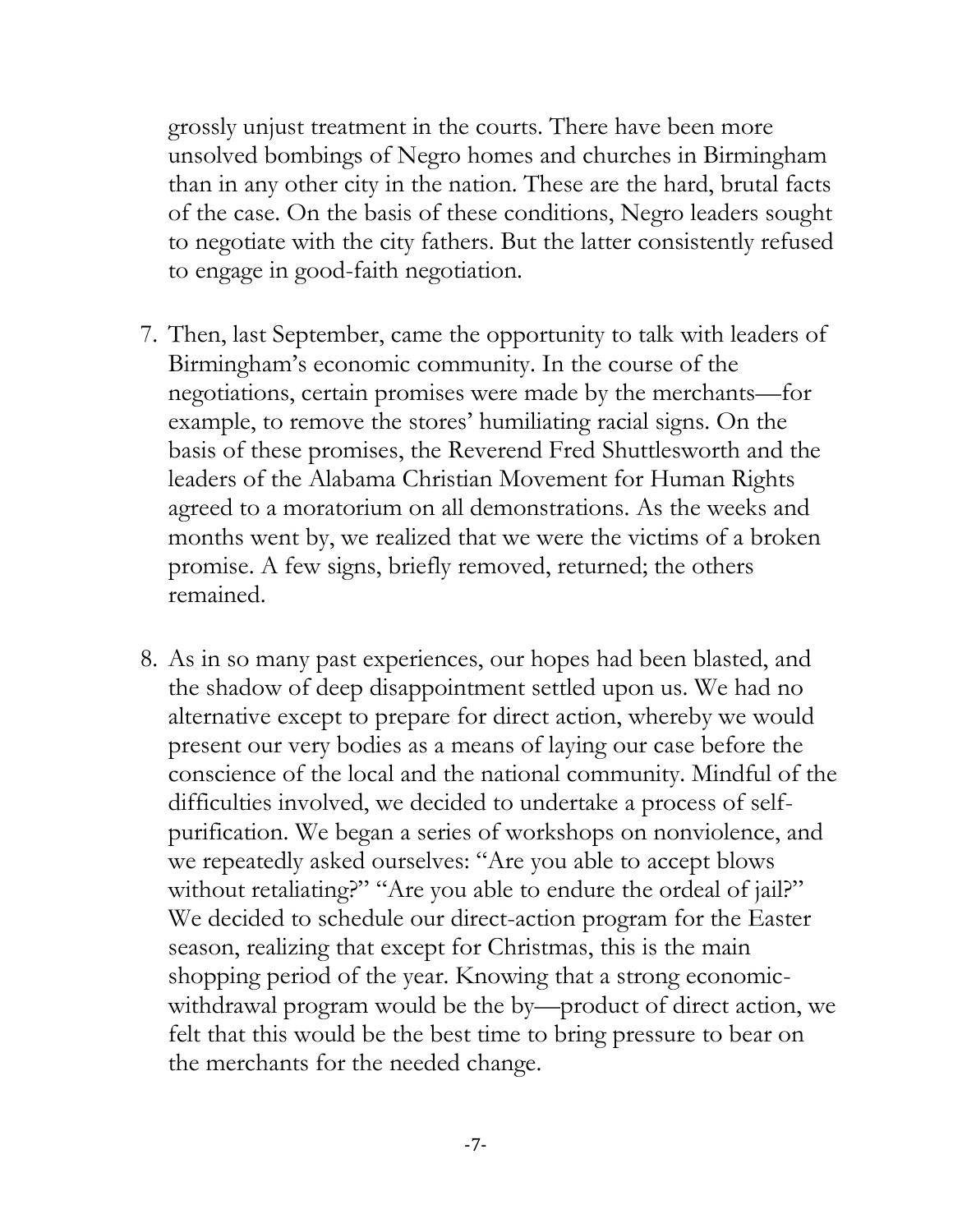- 9. Then it occurred to us that the March election [for Birmingham's mayor] was ahead, and so we speedily decided to postpone action until after election day. When we discovered that Mr. Connor [the commissioner of public safety, Eugene "Bull" Connor] was in the runoff, we decided again to postpone action so that the demonstration could not be used to cloud the issues. Like many others, we waited to see Mr. Connor defeated, and to this end we endured postponement after postponement. Having aided in this community need, we felt that our direct-action program could be delayed no longer.
- 10. You may well ask: "Why direct action? Why sit-ins, marches and so forth? Isn't negotiation a better path?" You are quite right in calling for negotiation. Indeed, this is the very purpose of direct action. Nonviolent direct action seeks to create such a crisis and foster such a tension that a community which has constantly refused to negotiate is forced to confront the issue. It seeks so to dramatize the issue that it can no longer be ignored. My citing the creation of tension as part of the work of the nonviolent-resister may sound rather shocking. But I must confess that I am not afraid of the word "tension." I have earnestly opposed violent tension, but there is a type of constructive, nonviolent tension which is necessary for growth. Just as Socrates felt that it was necessary to create a tension in the mind so that individuals could rise from the bondage of myths and half-truths to the unfettered realm of creative analysis and objective appraisal, so must we see the need for nonviolent gadflies to create the kind of tension in society that will help men rise from the dark depths of prejudice and racism to the majestic heights of understanding and brotherhood.
- 11. The purpose of our direct-action program is to create a situation so crisis-packed that it will inevitably open the door to negotiation. I therefore concur with you in your call for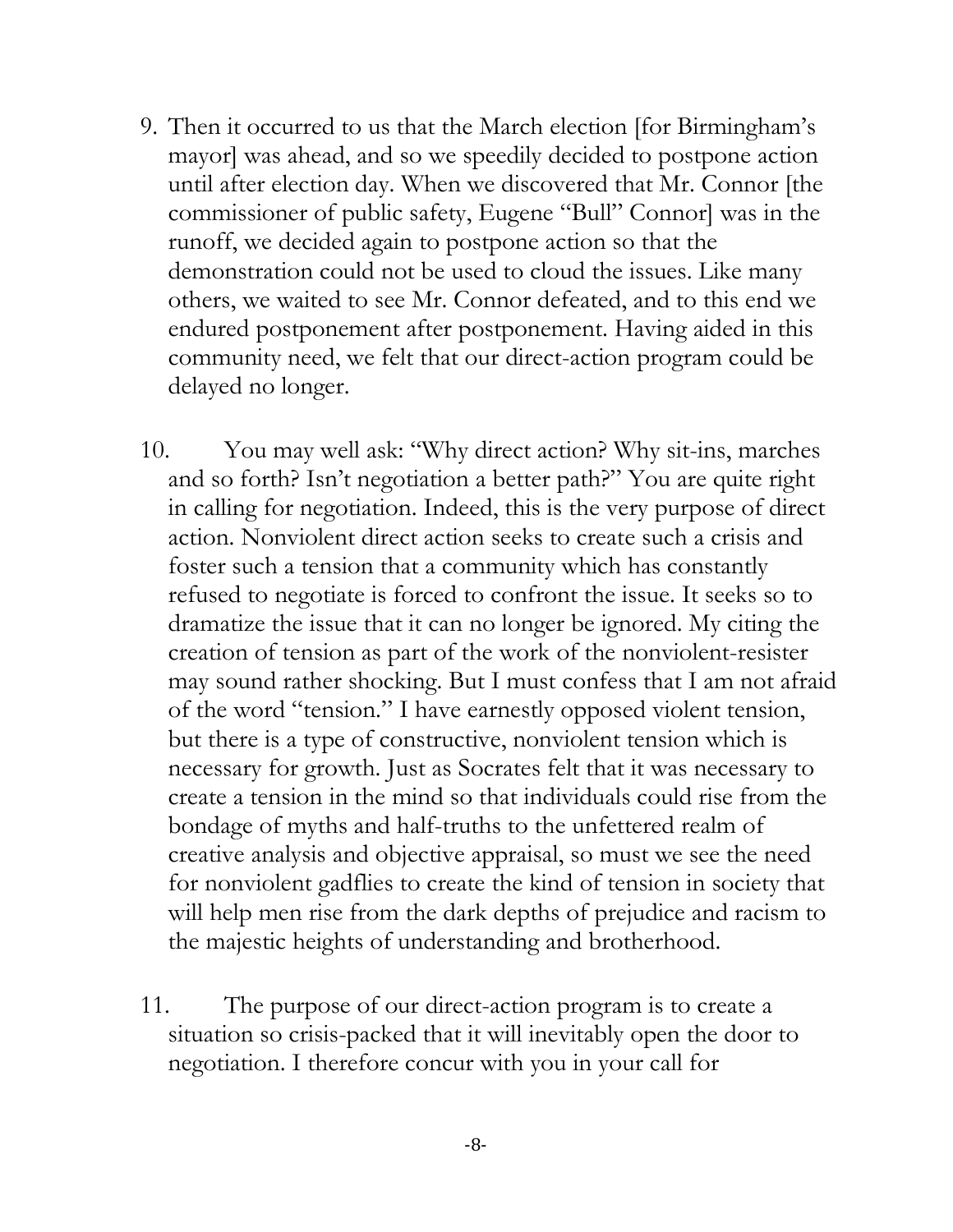negotiation. Too long has our beloved Southland been bogged down in a tragic effort to live in monologue rather than dialogue.

- 12. One of the basic points in your statement is that the action that I and my associates have taken in Birmingham is untimely. Some have asked: "Why didn't you give the new city administration time to act?" The only answer that I can give to this query is that the new Birmingham administration must be prodded about as much as the outgoing one, before it will act. We are sadly mistaken if we feel that the election of Albert Boutwell as mayor will bring the millennium to Birmingham. While Mr. Boutwell is a much more gentle person than Mr. Connor, they are both segregationists, dedicated to maintenance of the status quo. I have hope that Mr. Boutwell will be reasonable enough to see the futility of massive resistance to desegregation. But he will not see this without pressure from devotees of civil rights. My friends, I must say to you that we have not made a single gain in civil rights without determined legal and nonviolent pressure. Lamentably, it is an historical fact that privileged groups seldom give up their privileges voluntarily. Individuals may see the moral light and voluntarily give up their unjust posture; but, as Reinhold Niebuhr has reminded us, groups tend to be more immoral than individuals.
- 13. We know through painful experience that freedom is never voluntarily given by the oppressor; it must be demanded by the oppressed. Frankly, I have yet to engage in a direct-action campaign that was "well timed" in the view of those who have not suffered unduly from the disease of segregation. For years now I have heard the word "Wait!" It rings in the ear of every Negro with piercing familiarity. This "Wait" has almost always meant "Never." We must come to see, with one of our distinguished jurists, that "justice too long delayed is justice denied."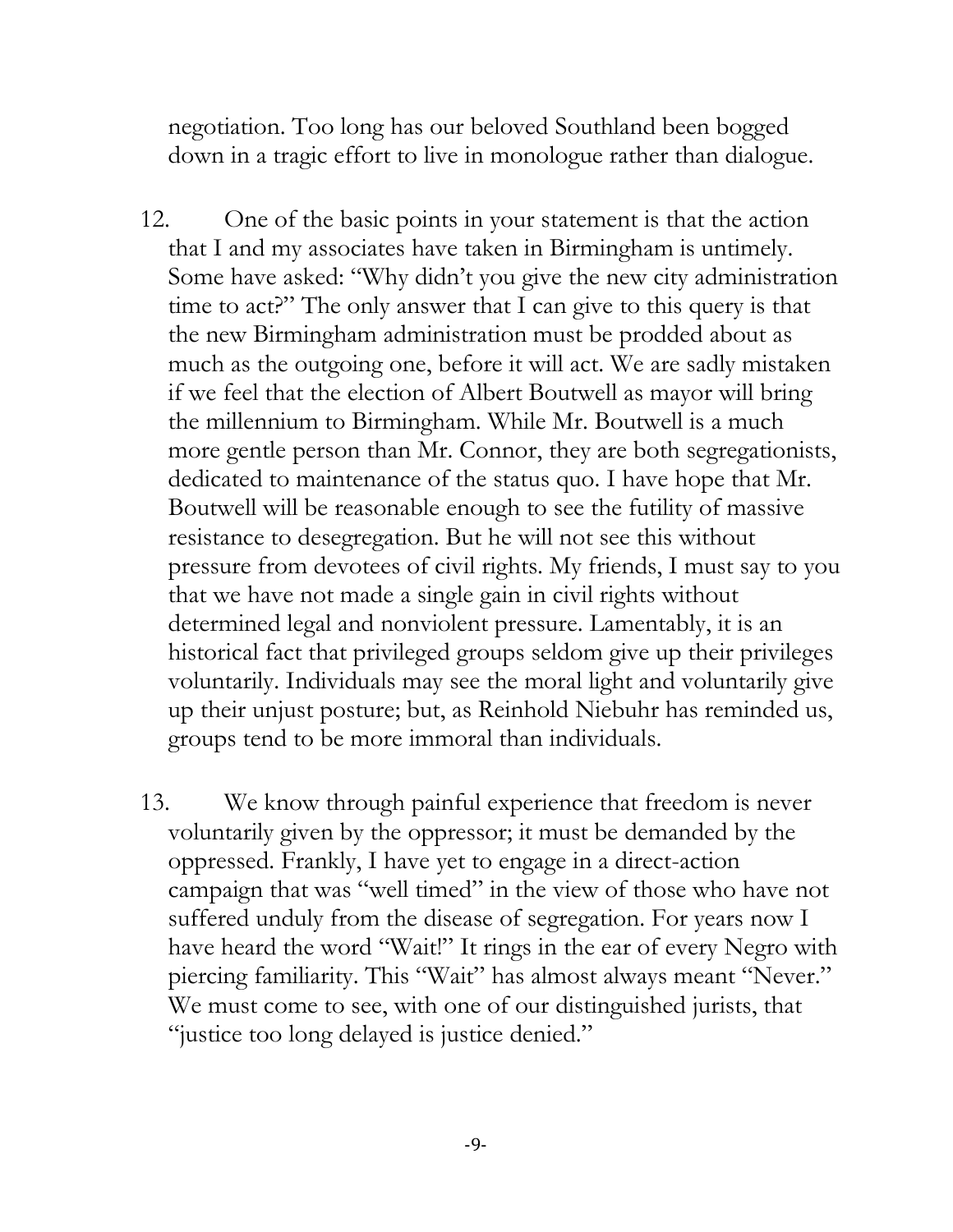14. We have waited for more than 340 years for our constitutional and God-given rights. The nations of Asia and Africa are moving with jetlike speed toward gaining political independence, but we still creep at horse-and-buggy pace toward gaining a cup of coffee at a lunch counter. Perhaps it is easy for those who have never felt the stinging darts of segregation to say, "Wait." But when you have seen vicious mobs lynch your mothers and fathers at will and drown your sisters and brothers at whim; when you have seen hate-filled policemen curse, kick and even kill your black brothers and sisters; when you see the vast majority of your twenty million Negro brothers smothering in an airtight cage of poverty in the midst of an affluent society; when you suddenly find your tongue twisted and your speech stammering as you seek to explain to your six-year-old daughter why she can't go to the public amusement park that has just been advertised on television, and see tears welling up in her eyes when she is told that Funtown is closed to colored children, and see ominous clouds of inferiority beginning to form in her little mental sky, and see her beginning to distort her personality by developing an unconscious bitterness toward white people; when you have to concoct an answer for a five-year-old son who is asking: "Daddy, why do white people treat colored people so mean?"; when you take a cross-country drive and find it necessary to sleep night after night in the uncomfortable corners of your automobile because no motel will accept you; when you are humiliated day in and day out by nagging signs reading "white" and "colored"; when your first name becomes "nigger," your middle name becomes "boy" (however old you are) and your last name becomes "John," and your wife and mother are never given the respected title "Mrs."; when you are harried by day and haunted by night by the fact that you are a Negro, living constantly at tiptoe stance, never quite knowing what to expect next, and are plagued with inner fears and outer resentments; when you are forever fighting a degenerating sense of "nobodiness"—then you will understand why we find it difficult to wait. There comes a time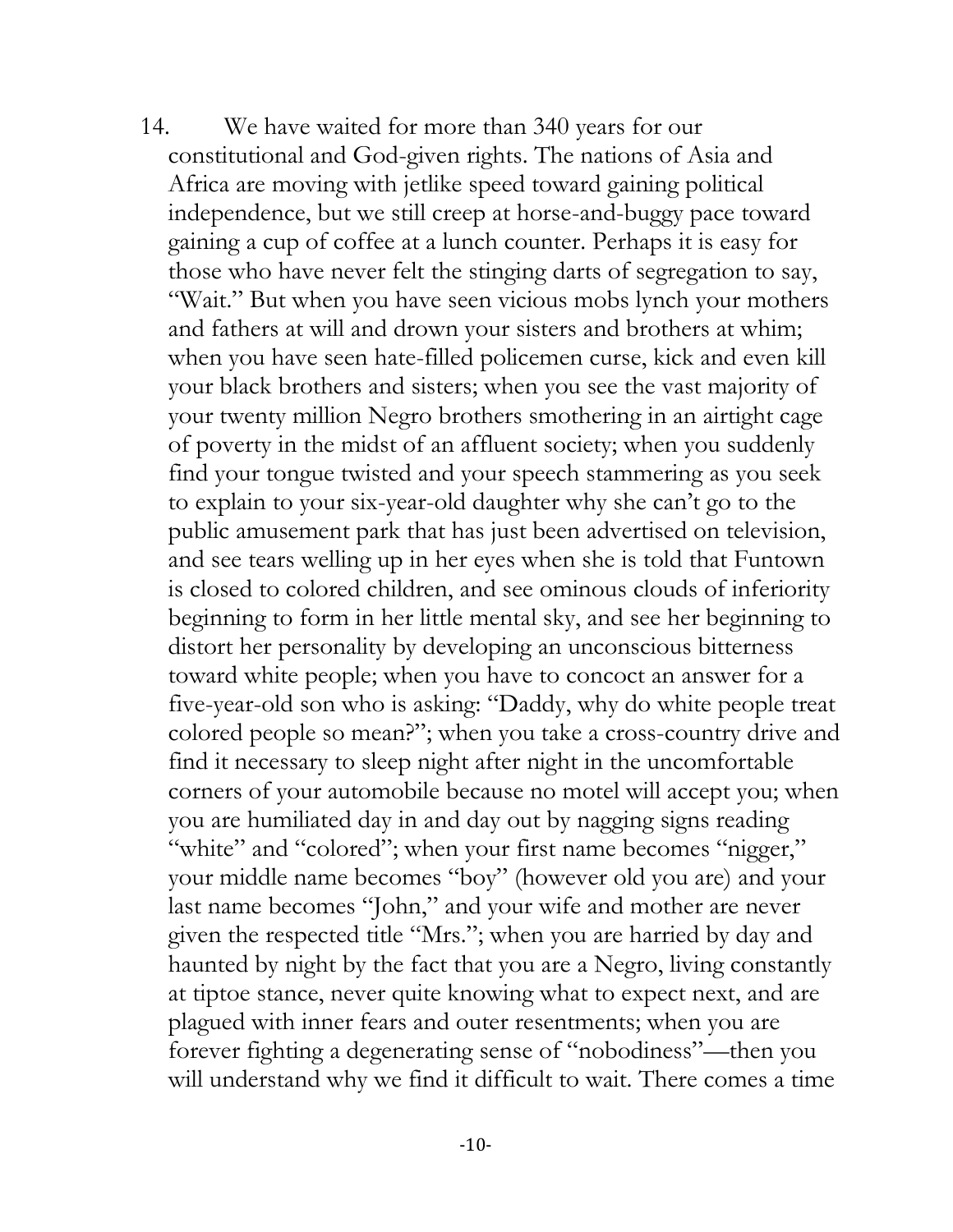when the cup of endurance runs over, and men are no longer willing to be plunged into the abyss of despair. I hope, sirs, you can understand our legitimate and unavoidable impatience.

- 15. You express a great deal of anxiety over our willingness to break laws. This is certainly a legitimate concern. Since we so diligently urge people to obey the Supreme Court's decision of 1954 outlawing segregation in the public schools, at first glance it may seem rather paradoxical for us consciously to break laws. One may well ask: "How can you advocate breaking some laws and obeying others?" The answer lies in the fact that there are two types of laws: just and unjust. I would be the first to advocate obeying just laws. One has not only a legal but a moral responsibility to obey just laws. Conversely, one has a moral responsibility to disobey unjust laws. I would agree with St. Augustine that "an unjust law is no law at all."
- 16. Now, what is the difference between the two? How does one determine whether a law is just or unjust? A just law is a man-made code that squares with the moral law or the law of God. An unjust law is a code that is out of harmony with the moral law. To put it in the terms of St. Thomas Aquinas: An unjust law is a human law that is not rooted in eternal law and natural law. Any law that uplifts human personality is just. Any law that degrades human personality is unjust. All segregation statutes are unjust because segregation distorts the soul and damages the personality. It gives the segregator a false sense of superiority and the segregated a false sense of inferiority. Segregation, to use the terminology of the Jewish philosopher Martin Buber, substitutes an "I–it" relationship for an "I–thou" relationship and ends up relegating persons to the status of things. Hence segregation is not only politically, economically and sociologically unsound, it is morally wrong and sinful. Paul Tillich has said that sin is separation. Is not segregation an existential expression of man's tragic separation, his awful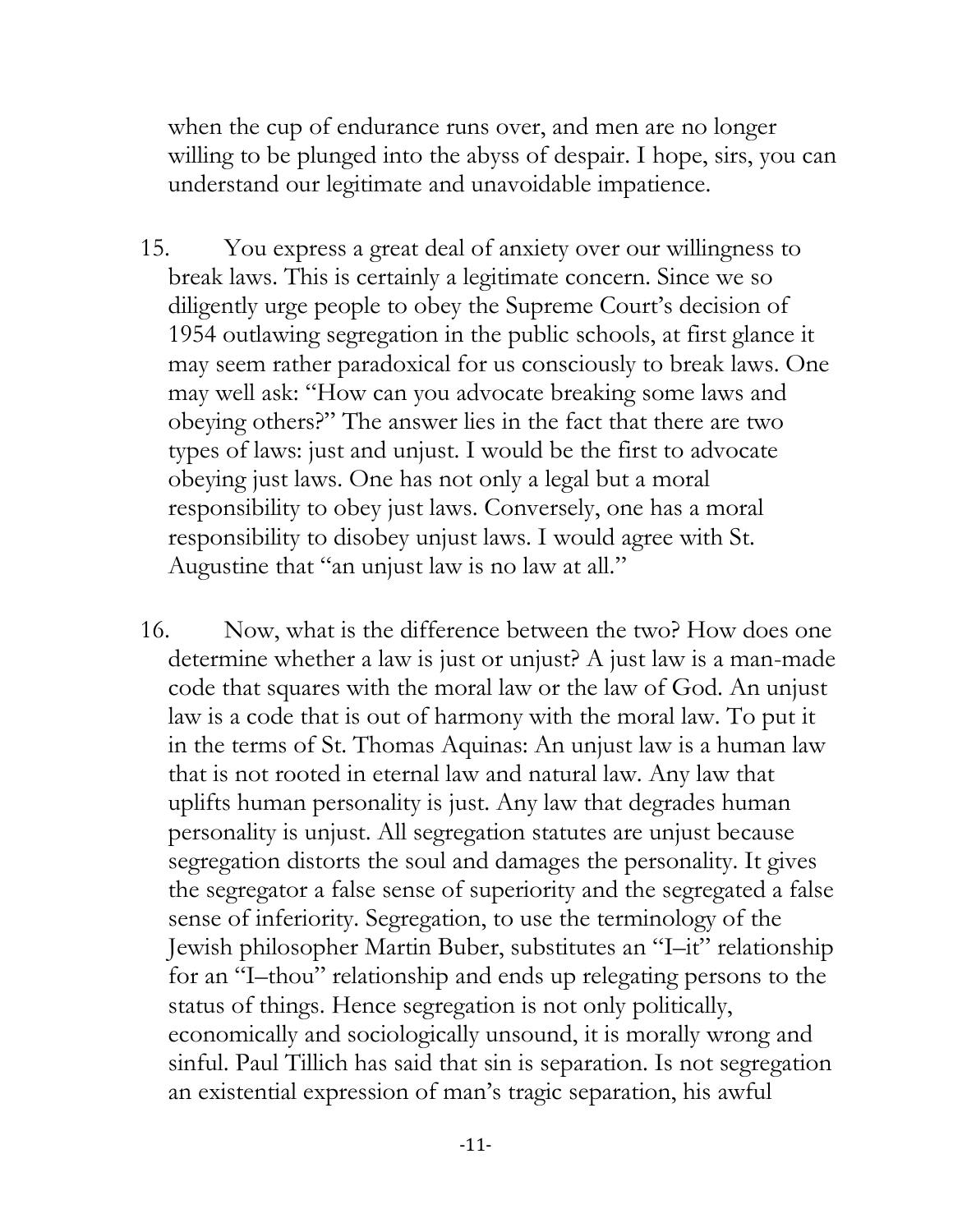estrangement, his terrible sinfulness? Thus it is that I can urge men to obey the 1954 decision of the Supreme Court, for it is morally right; and I can urge them to disobey segregation ordinances, for they are morally wrong.

- 17. Let us consider a more concrete example of just and unjust laws. An unjust law is a code that a numerical or power majority group compels a minority group to obey but does not make binding on itself. This is *difference* made legal. By the same token, a just law is a code that a majority compels a minority to follow and that it is willing to follow itself. This is *sameness* made legal.
- 18. Let me give another explanation. A law is unjust if it is inflicted on a minority that, as a result of being denied the right to vote, had no part in enacting or devising the law. Who can say that the legislature of Alabama which set up that state's segregation laws was democratically elected? Throughout Alabama all sorts of devious methods are used to prevent Negroes from becoming registered voters, and there are some counties in which, even though Negroes constitute a majority of the population, not a single Negro is registered. Can any law enacted under such circumstances be considered democratically structured?
- 19. Sometimes a law is just on its face and unjust in its application. For instance, I have been arrested on a charge of parading without a permit. Now, there is nothing wrong in having an ordinance which requires a permit for a parade. But such an ordinance becomes unjust when it is used to maintain segregation and to deny citizens the First-Amendment privilege of peaceful assembly and protest.
- 20. I hope you are able to see the distinction I am trying to point out. In no sense do I advocate evading or defying the law, as would the rabid segregationist. That would lead to anarchy. One who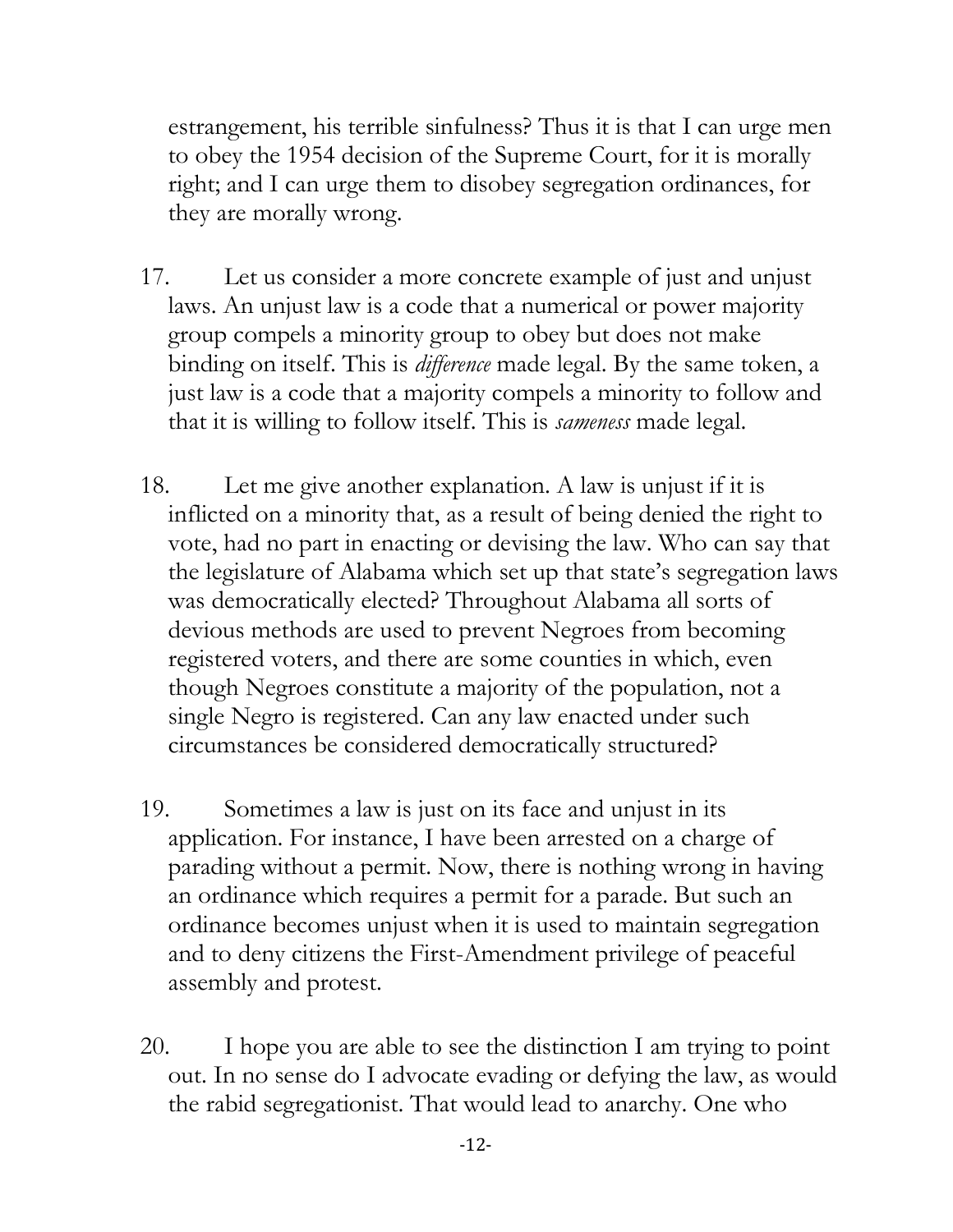breaks an unjust law must do so openly, lovingly, and with a willingness to accept the penalty. I submit that an individual who breaks a law that conscience tells him is unjust, and who willingly accepts the penalty of imprisonment in order to arouse the conscience of the community over its injustice, is in reality expressing the highest respect for law.

- 21. Of course, there is nothing new about this kind of civil disobedience. It was evidenced sublimely in the refusal of Shadrach, Meshach and Abednego to obey the laws of Nebuchadnezzar, on the ground that a higher moral law was at stake. It was practiced superbly by the early Christians, who were willing to face hungry lions and the excruciating pain of chopping blocks rather than submit to certain unjust laws of the Roman Empire. To a degree, academic freedom is a reality today because Socrates practiced civil disobedience. In our own nation, the Boston Tea Party represented a massive act of civil disobedience.
- 22. We should never forget that everything Adolf Hitler did in Germany was "legal" and everything the Hungarian freedom fighters did in Hungary was "illegal." It was "illegal" to aid and comfort a Jew in Hitler's Germany. Even so, I am sure that, had I lived in Germany at the time, I would have aided and comforted my Jewish brothers. If today I lived in a Communist country where certain principles dear to the Christian faith are suppressed, I would openly advocate disobeying that country's antireligious laws.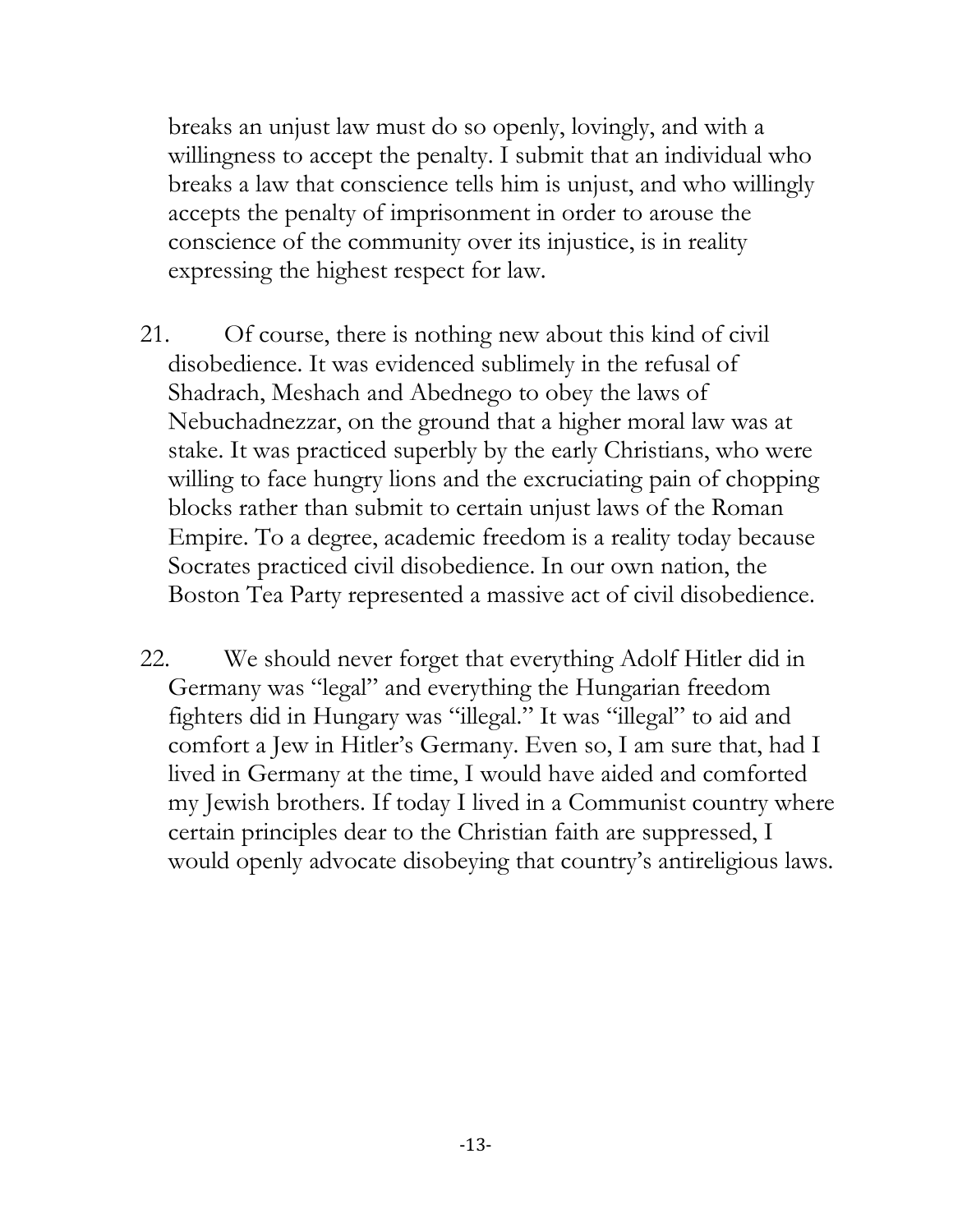## (**Part II**)

- 23. I must make two honest confessions to you, my Christian and Jewish brothers. First, I must confess that over the past few years I have been gravely disappointed with the white moderate. I have almost reached the regrettable conclusion that the Negro's great stumbling block in his stride toward freedom is not the White Citizens' Counciler or the Ku Klux Klanner, but the white moderate, who is more devoted to "order" than to justice; who prefers a negative peace which is the absence of tension to a positive peace which is the presence of justice; who constantly says: "I agree with you in the goal you seek, but I cannot agree with your methods of direct action"; who paternalistically believes he can set the timetable for another man's freedom; who lives by a mythical concept of time and who constantly advises the Negro to wait for a "more convenient season." Shallow understanding from people of good will is more frustrating than absolute misunderstanding from people of ill will. Lukewarm acceptance is much more bewildering than outright rejection.
- 24. I had hoped that the white moderate would understand that law and order exist for the purpose of establishing justice and that when they fail in this purpose they become the dangerously structured dams that block the flow of social progress. I had hoped that the white moderate would understand that the present tension in the South is a necessary phase of the transition from an obnoxious negative peace, in which the Negro passively accepted his unjust plight, to a substantive and positive peace, in which all men will respect the dignity and worth of human personality. Actually, we who engage in nonviolent direct action are not the creators of tension. We merely bring to the surface the hidden tension that is already alive. We bring it out in the open, where it can be seen and dealt with. Like a boil that can never be cured so long as it is covered up but must be opened with all its ugliness to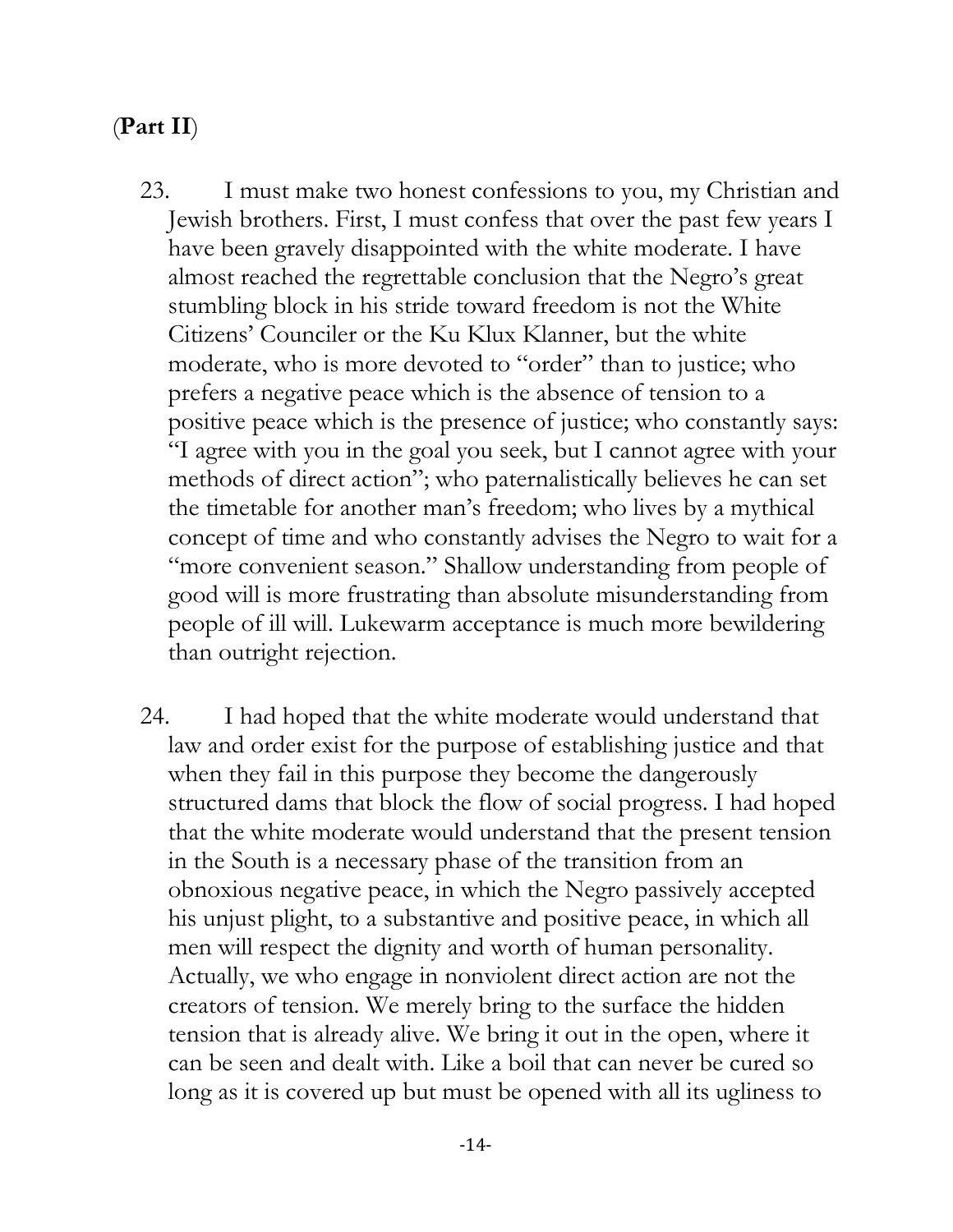the natural medicines of air and light, injustice must be exposed, with all the tension its exposure creates, to the light of human conscience and the air of national opinion before it can be cured.

- 25. In your statement you assert that our actions, even though peaceful, must be condemned because they precipitate violence. But is this a logical assertion? Isn't this like condemning a robbed man because his possession of money precipitated the evil act of robbery? Isn't this like condemning Socrates because his unswerving commitment to truth and his philosophical inquiries precipitated the act by the misguided populace in which they made him drink hemlock? Isn't this like condemning Jesus because his unique God-consciousness and never-ceasing devotion to God's will precipitated the evil act of crucifixion? We must come to see that, as the federal courts have consistently affirmed, it is wrong to urge an individual to cease his efforts to gain his basic constitutional rights because the quest may precipitate violence. Society must protect the robbed and punish the robber.
- 26. I had also hoped that the white moderate would reject the myth concerning time in relation to the struggle for freedom. I have just received a letter from a white brother in Texas. He writes: "All Christians know that the colored people will receive equal rights eventually, but it is possible that you are in too great a religious hurry. It has taken Christianity almost two thousand years to accomplish what it has. The teachings of Christ take time to come to earth." Such an attitude stems from a tragic misconception of time, from the strangely irrational notion that there is something in the very flow of time that will inevitably cure all ills. Actually, time itself is neutral; it can be used either destructively or constructively. More and more I feel that the people of ill will have used time much more effectively than have the people of good will. We will have to repent in this generation not merely for the hateful words and actions of the bad people but for the appalling silence of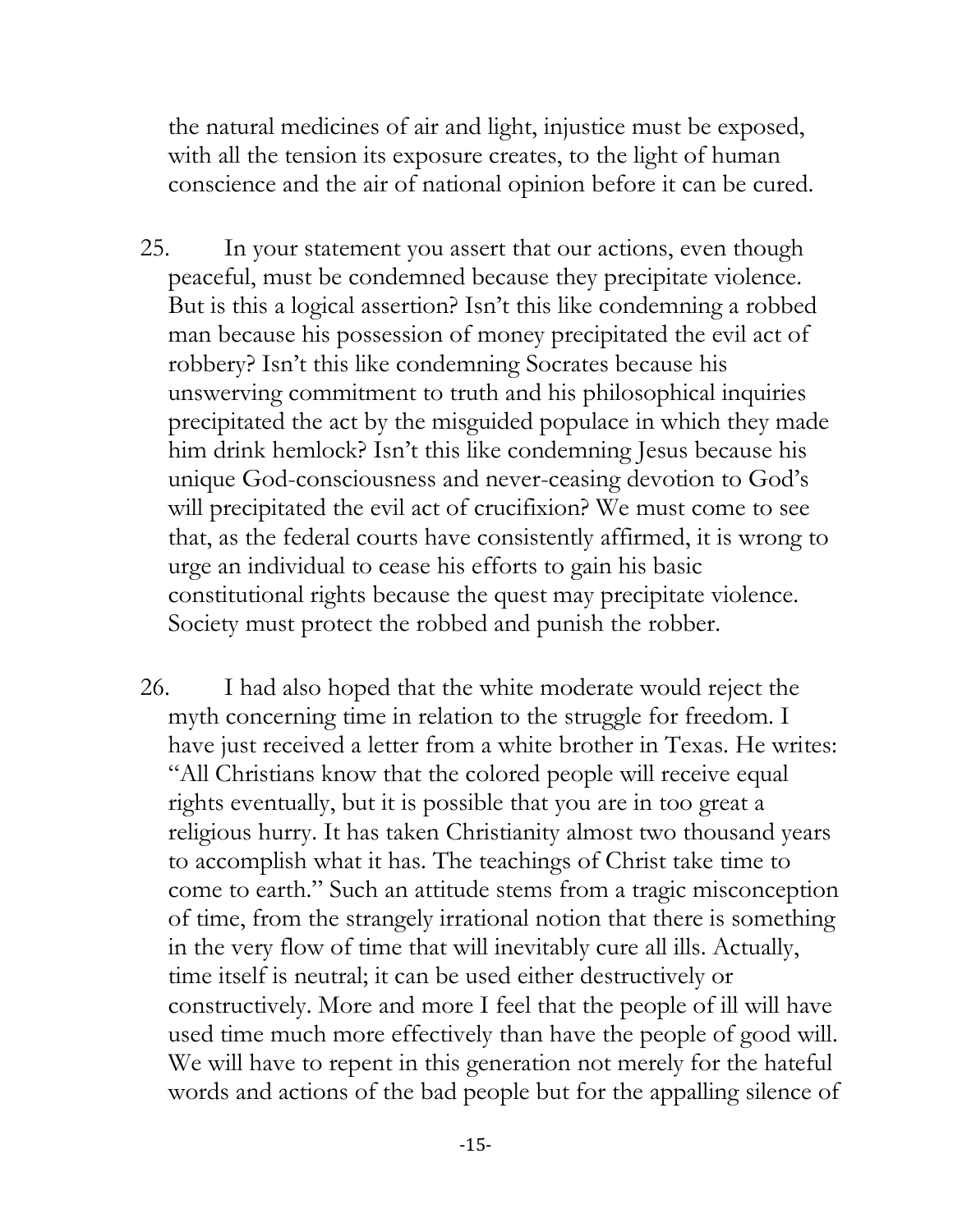the good people. Human progress never rolls in on wheels of inevitability; it comes through the tireless efforts of men willing to be coworkers with God, and without this hard work, time itself becomes an ally of the forces of social stagnation. We must use time creatively, in the knowledge that the time is always ripe to do right. Now is the time to make real the promise of democracy and transform our pending national elegy into a creative psalm of brotherhood. Now is the time to lift our national policy from the quicksand of racial injustice to the solid rock of human dignity.

- 27. You speak of our activity in Birmingham as extreme. At first I was rather disappointed that fellow clergymen would see my nonviolent efforts as those of an extremist. I began thinking about the fact that I stand in the middle of two opposing forces in the Negro community. One is a force of complacency, made up in part of Negroes who, as a result of long years of oppression, are so drained of self-respect and a sense of "somebodiness" that they have adjusted to segregation; and in part of a few middle-class Negroes who, because of a degree of academic and economic security and because in some ways they profit by segregation, have become insensitive to the problems of the masses. The other force is one of bitterness and hatred, and it comes perilously close to advocating violence. It is expressed in the various black nationalist groups that are springing up across the nation, the largest and best known being Elijah Muhammad's Muslim movement. Nourished by the Negro's frustration over the continued existence of racial discrimination, this movement is made up of people who have lost faith in America, who have absolutely repudiated Christianity, and who have concluded that the white man is an incorrigible "devil."
- 28. I have tried to stand between these two forces, saying that we need emulate neither the "do-nothingism" of the complacent nor the hatred and despair of the black nationalist. For there is the more excellent way of love and nonviolent protest. I am grateful to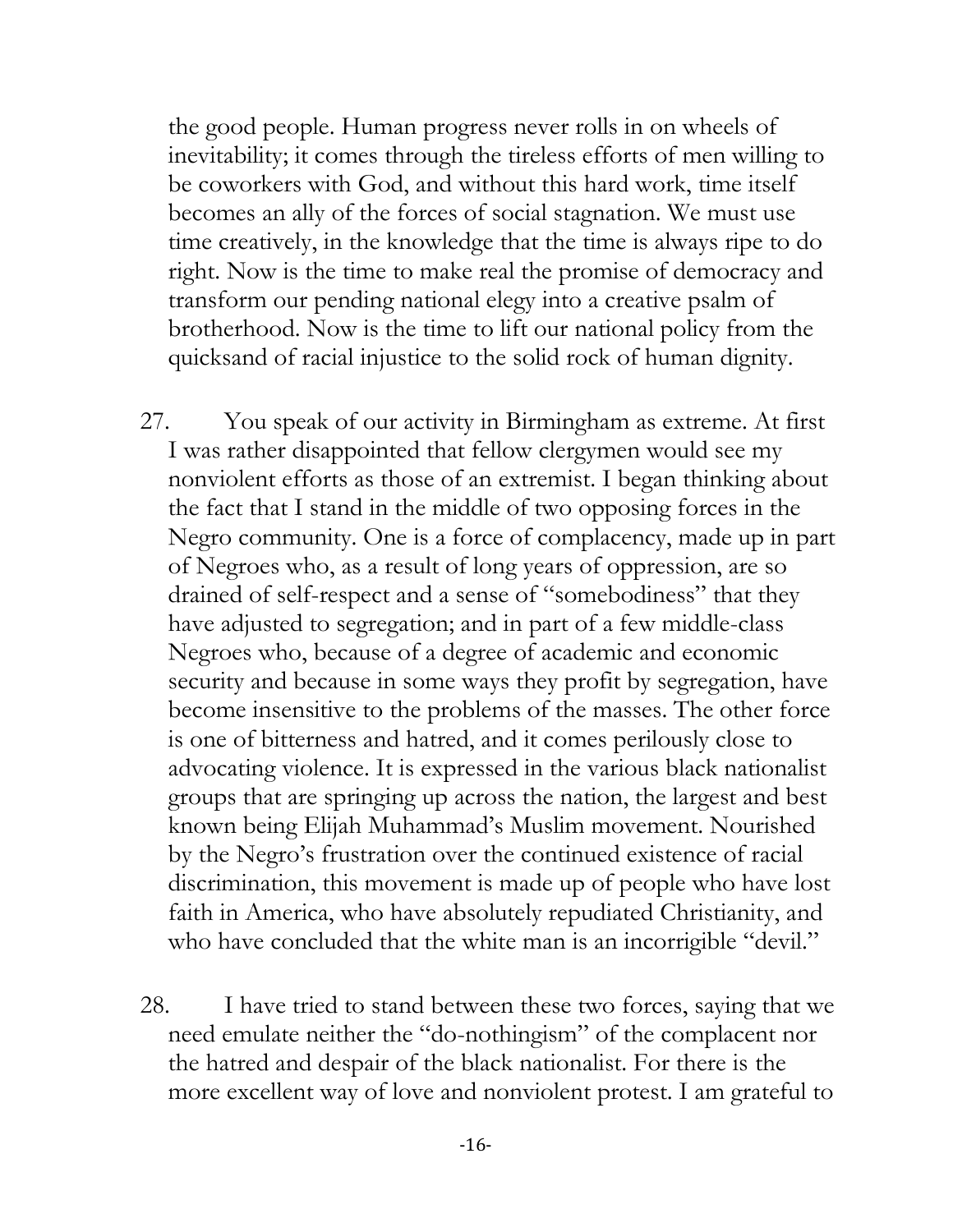God that, through the influence of the Negro church, the way of nonviolence became an integral part of our struggle.

- 29. If this philosophy had not emerged, by now many streets of the South would, I am convinced, be flowing with blood. And I am further convinced that if our white brothers dismiss as "rabblerousers" and "outside agitators" those of us who employ nonviolent direct action, and if they refuse to support our nonviolent efforts, millions of Negroes will, out of frustration and despair, seek solace and security in black-nationalist ideologies—a development that would inevitably lead to a frightening racial nightmare.
- 30. Oppressed people cannot remain oppressed forever. The yearning for freedom eventually manifests itself, and that is what has happened to the American Negro. Something within has reminded him of his birthright of freedom, and something without has reminded him that it can be gained. Consciously or unconsciously, he has been caught up by the *Zeitgeist*, and with his black brothers of Africa and his brown and yellow brothers of Asia, South America and the Caribbean, the United States Negro is moving with a sense of great urgency toward the promised land of racial justice. If one recognizes this vital urge that has engulfed the Negro community, one should readily understand why public demonstrations are taking place. The Negro has many pent-up resentments and latent frustrations, and he must release them. So let him march; let him make prayer pilgrimages to the city hall; let him go on Freedom Rides—and try to understand why he must do so. If his repressed emotions are not released in nonviolent ways, they will seek expression through violence; this is not a threat but a fact of history. So I have not said to my people: "Get rid of your discontent." Rather, I have tried to say that this normal and healthy discontent can be channeled into the creative outlet of nonviolent direct action. And now this approach is being termed extremist.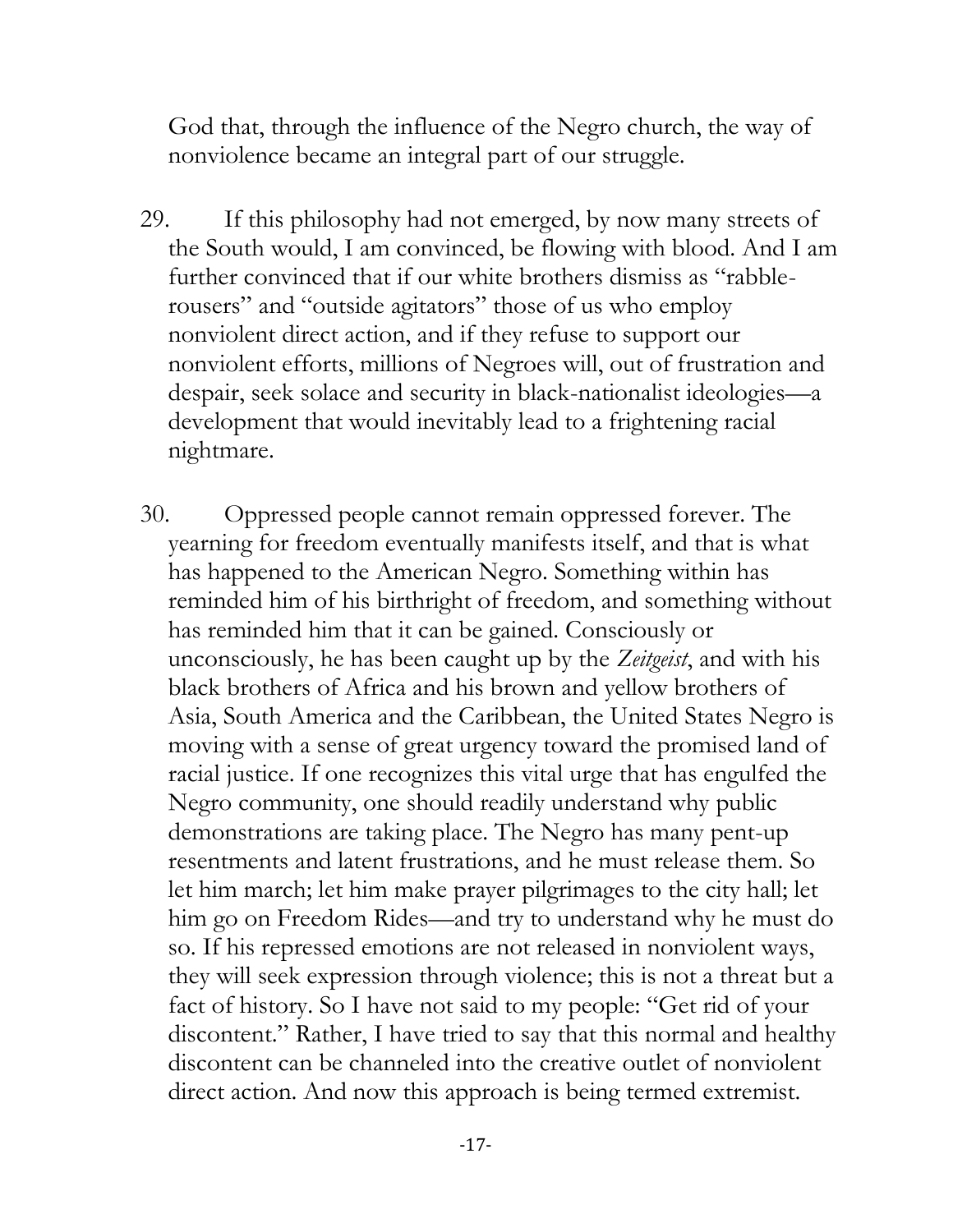- 31. But though I was initially disappointed at being categorized as an extremist, as I continued to think about the matter I gradually gained a measure of satisfaction from the label. Was not Jesus an extremist for love: "Love your enemies, bless them that curse you, do good to them that hate you, and pray for them which despitefully use you, and persecute you." Was not Amos an extremist for justice: "Let justice roll down like waters and righteousness like an ever-flowing stream." Was not Paul an extremist for the Christian gospel: "I bear in my body the marks of the Lord Jesus." Was not Martin Luther an extremist: "Here I stand; I cannot do otherwise, so help me God." And John Bunyan: "I will stay in jail to the end of my days before I make a butchery of my conscience." And Abraham Lincoln: "This nation cannot survive half slave and half free." And Thomas Jefferson: "We hold these truths to be self evident, that all men are created equal …" So the question is not whether we will be extremists, but what kind of extremists we will be. Will we be extremists for hate or for love? Will we be extremists for the preservation of injustice or for the extension of justice? In that dramatic scene on Calvary's hill three men were crucified. We must never forget that all three were crucified for the same crime—the crime of extremism. Two were extremists for immorality, and thus fell below their environment. The other, Jesus Christ, was an extremist for love, truth and goodness, and thereby rose above his environment. Perhaps the South, the nation and the world are in dire need of creative extremists.
- 32. I had hoped that the white moderate would see this need. Perhaps I was too optimistic; perhaps I expected too much. I suppose I should have realized that few members of the oppressor race can understand the deep groans and passionate yearnings of the oppressed race, and still fewer have the vision to see that injustice must be rooted out by strong, persistent and determined action. I am thankful, however, that some of our white brothers in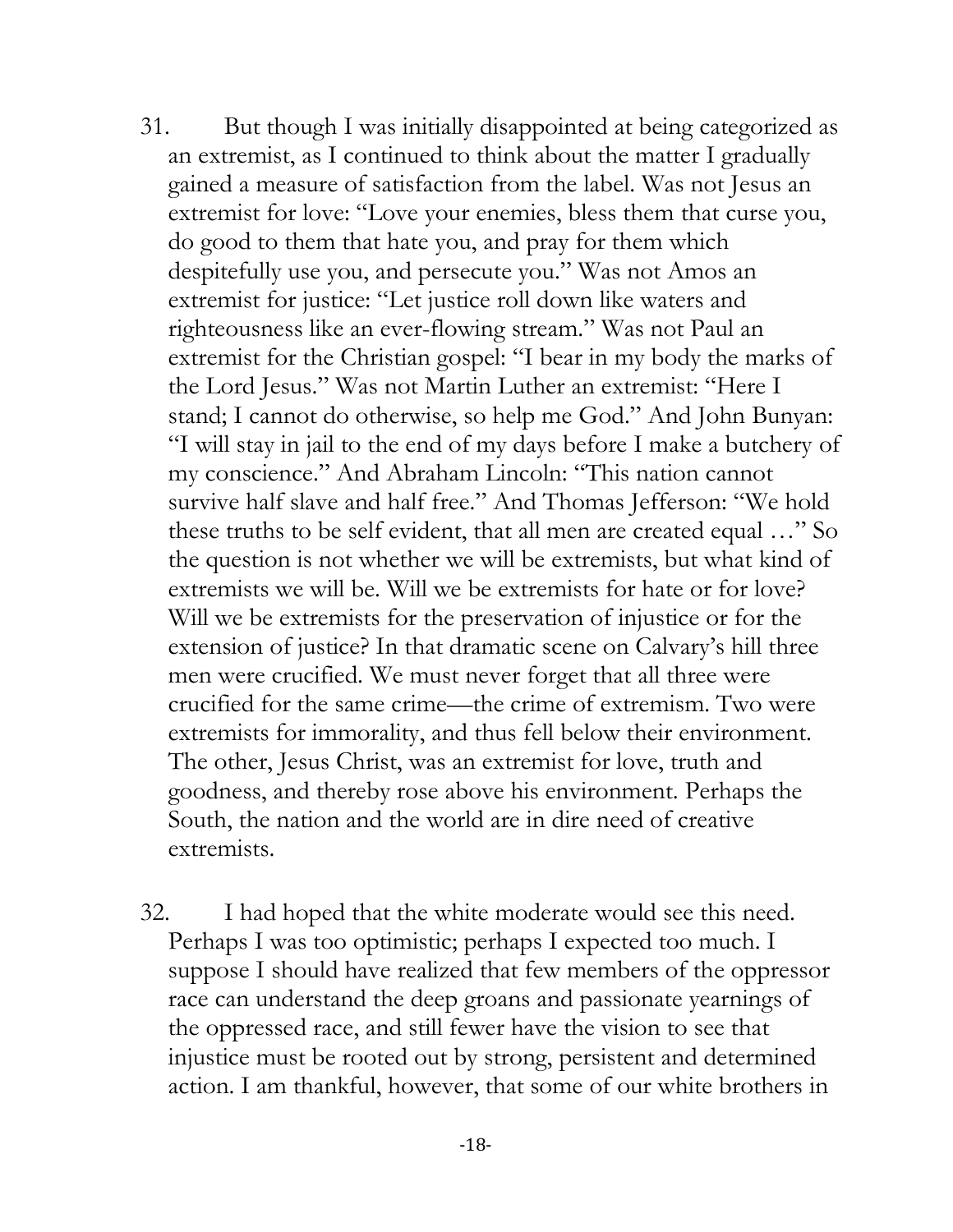the South have grasped the meaning of this social revolution and committed themselves to it. They are still all too few in quantity, but they are big in quality. Some—such as Ralph McGill, Lillian Smith, Harry Golden, James McBride Dabbs, Anne Braden and Sarah Patton Boyle—have written about our struggle in eloquent and prophetic terms. Others have marched with us down nameless streets of the South. They have languished in filthy, roach-infested jails, suffering the abuse and brutality of policemen who view them as "dirty nigger-lovers." Unlike so many of their moderate brothers and sisters, they have recognized the urgency of the moment and sensed the need for powerful "action" antidotes to combat the disease of segregation.

- 33. Let me take note of my other major disappointment. I have been so greatly disappointed with the white church and its leadership. Of course, there are some notable exceptions. I am not unmindful of the fact that each of you has taken some significant stands on this issue. I commend you, Reverend Stallings, for your Christian stand on this past Sunday, in welcoming Negroes to your worship service on a nonsegregated basis. I commend the Catholic leaders of this state for integrating Spring Hill College several years ago.
- 34. But despite these notable exceptions, I must honestly reiterate that I have been disappointed with the church. I do not say this as one of those negative critics who can always find something wrong with the church. I say this as a minister of the gospel, who loves the church; who was nurtured in its bosom; who has been sustained by its spiritual blessings and who will remain true to it as long as the cord of life shall lengthen.
- 35. When I was suddenly catapulted into the leadership of the bus protest in Montgomery, Alabama, a few years ago, I felt we would be supported by the white church. I felt that the white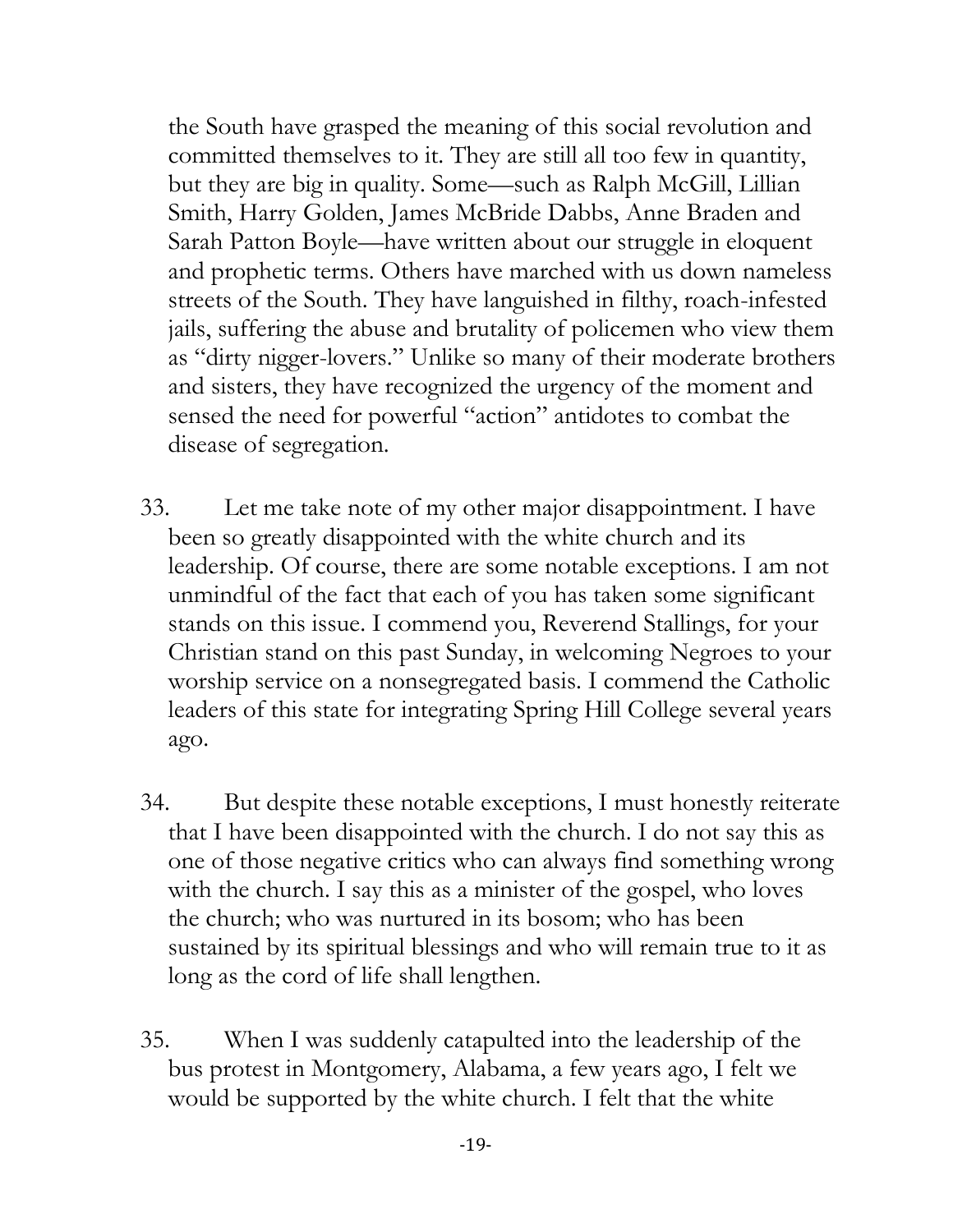ministers, priests and rabbis of the South would be among our strongest allies. Instead, some have been outright opponents, refusing to understand the freedom movement and misrepresenting its leaders; all too many others have been more cautious than courageous and have remained silent behind the anesthetizing security of stained-glass windows.

- 36. In spite of my shattered dreams, I came to Birmingham with the hope that the white religious leadership of this community would see the justice of our cause and, with deep moral concern, would serve as the channel through which our just grievances could reach the power structure. I had hoped that each of you would understand. But again I have been disappointed.
- 37. I have heard numerous southern religious leaders admonish their worshipers to comply with a desegregation decision because it is the law, but I have longed to hear white ministers declare: "Follow this decree because integration is morally right and because the Negro is your brother." In the midst of blatant injustices inflicted upon the Negro, I have watched white churchmen stand on the sideline and mouth pious irrelevancies and sanctimonious trivialities. In the midst of a mighty struggle to rid our nation of racial and economic injustice, I have heard many ministers say: "Those are social issues, with which the gospel has no real concern." And I have watched many churches commit themselves to a completely otherworldly religion which makes a strange, un-Biblical distinction between body and soul, between the sacred and the secular.
- 38. I have traveled the length and breadth of Alabama, Mississippi and all the other southern states. On sweltering summer days and crisp autumn mornings I have looked at the South's beautiful churches with their lofty spires pointing heavenward. I have beheld the impressive outlines of her massive religious—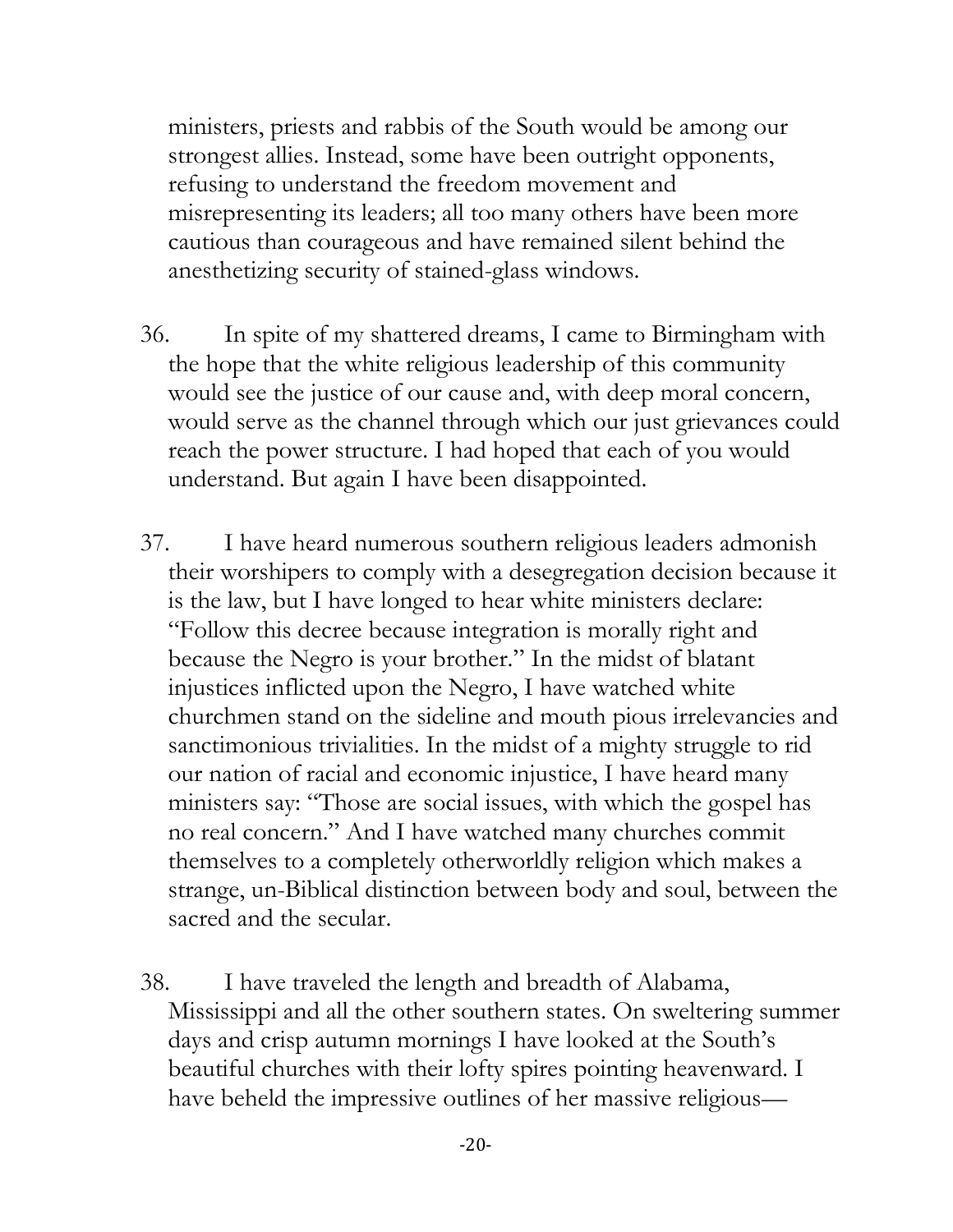education buildings. Over and over I have found myself asking: "What kind of people worship here? Who is their God? Where were their voices when the lips of Governor Barnett dripped with words of interposition and nullification? Where were they when Governor Wallace gave a clarion call for defiance and hatred? Where were their voices of support when bruised and weary Negro men and women decided to rise from the dark dungeons of complacency to the bright hills of creative protest?"

- 39. Yes, these questions are still in my mind. In deep disappointment I have wept over the laxity of the church. But be assured that my tears have been tears of love. There can be no deep disappointment where there is not deep love. Yes, I love the church. How could I do otherwise? I am in the rather unique position of being the son, the grandson and the great-grandson of preachers. Yes, I see the church as the body of Christ. But, oh! How we have blemished and scarred that body through social neglect and through fear of being nonconformists.
- 40. There was a time when the church was very powerful—in the time when the early Christians rejoiced at being deemed worthy to suffer for what they believed. In those days the church was not merely a thermometer that recorded the ideas and principles of popular opinion; it was a thermostat that transformed the mores of society. Whenever the early Christians entered a town, the people in power became disturbed and immediately sought to convict the Christians for being "disturbers of the peace" and "outside agitators." But the Christians pressed on, in the conviction that they were "a colony of heaven," called to obey God rather than man. Small in number, they were big in commitment. They were too God-intoxicated to be "astronomically intimidated." By their effort and example they brought an end to such ancient evils as infanticide and gladiatorial contests.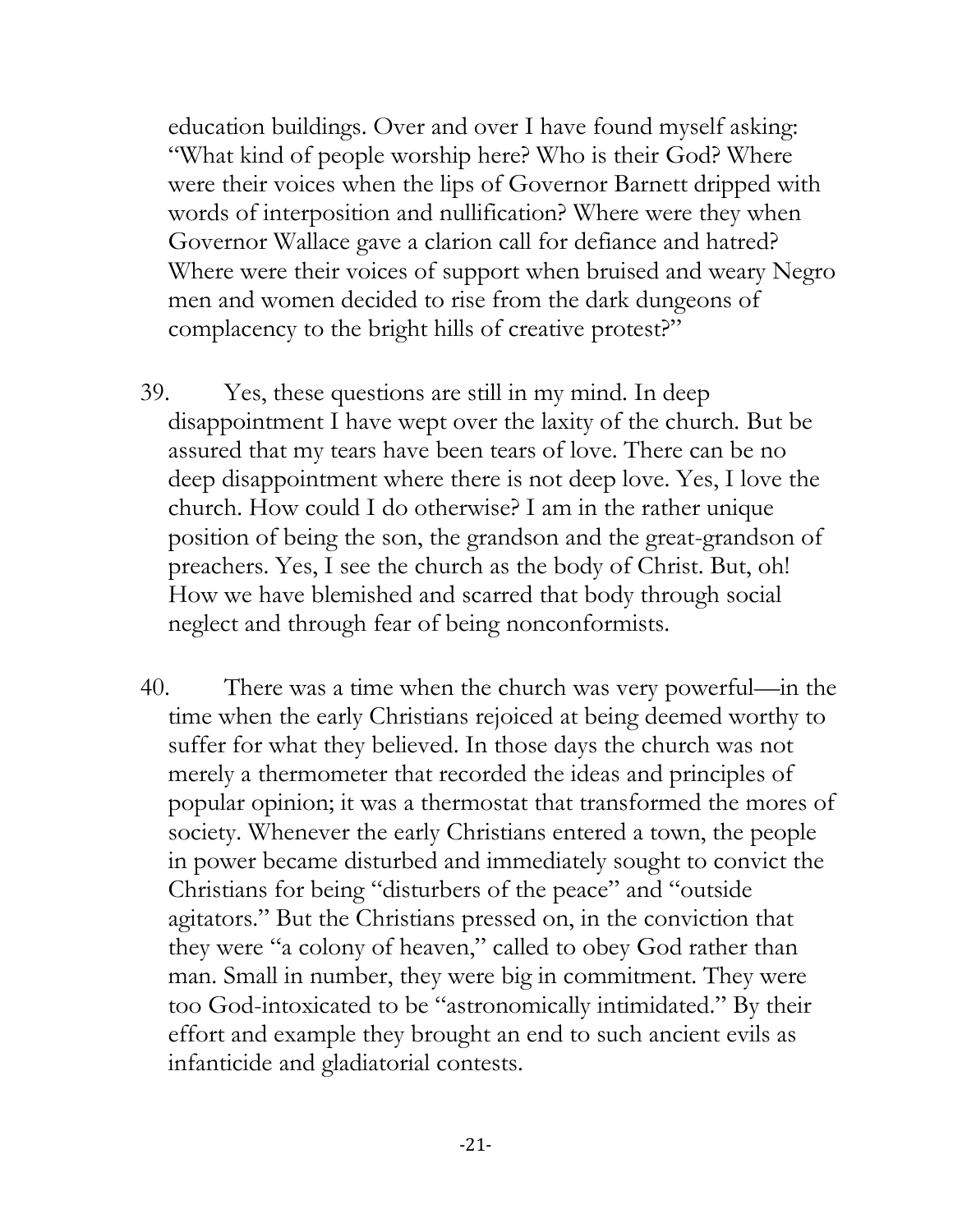- 41. Things are different now. So often the contemporary church is a weak, ineffectual voice with an uncertain sound. So often it is an archdefender of the status quo. Far from being disturbed by the presence of the church, the power structure of the average community is consoled by the church's silent—and often even vocal—sanction of things as they are.
- 42. But the judgment of God is upon the church as never before. If today's church does not recapture the sacrificial spirit of the early church, it will lose its authenticity, forfeit the loyalty of millions, and be dismissed as an irrelevant social club with no meaning for the twentieth century. Every day I meet young people whose disappointment with the church has turned into outright disgust.
- 43. Perhaps I have once again been too optimistic. Is organized religion too inextricably bound to the status quo to save our nation and the world? Perhaps I must turn my faith to the inner spiritual church, the church within the church, as the true *ekklesia* and the hope of the world. But again I am thankful to God that some noble souls from the ranks of organized religion have broken loose from the paralyzing chains of conformity and joined us as active partners in the struggle for freedom. They have left their secure congregations and walked the streets of Albany, Georgia, with us. They have gone down the highways of the South on tortuous rides for freedom. Yes, they have gone to jail with us. Some have been dismissed from their churches, have lost the support of their bishops and fellow ministers. But they have acted in the faith that right defeated is stronger than evil triumphant. Their witness has been the spiritual salt that has preserved the true meaning of the gospel in these troubled times. They have carved a tunnel of hope through the dark mountain of disappointment.
- 44. I hope the church as a whole will meet the challenge of this decisive hour. But even if the church does not come to the aid of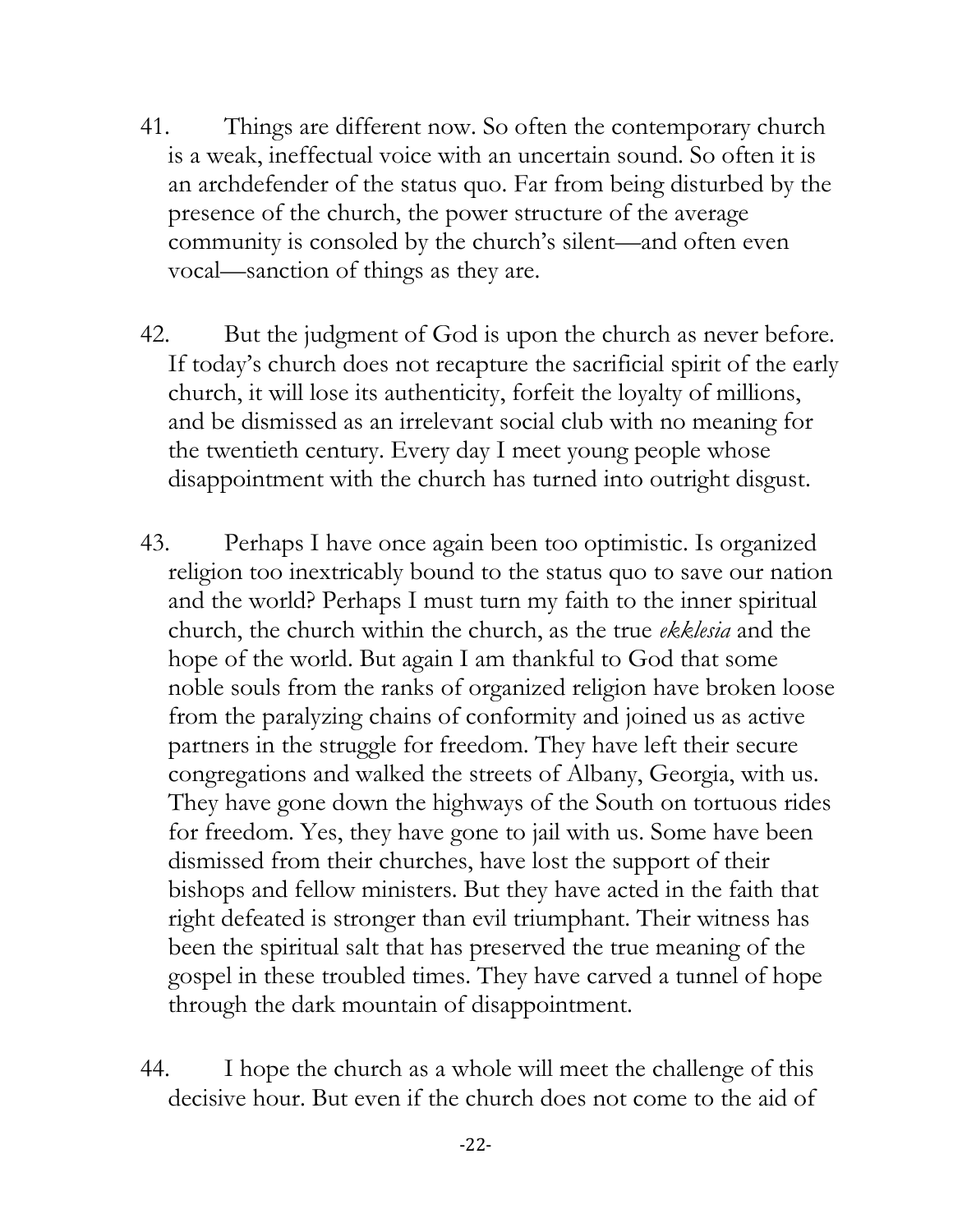justice, I have no despair about the future. I have no fear about the outcome of our struggle in Birmingham, even if our motives are at present misunderstood. We will reach the goal of freedom in Birmingham and all over the nation, because the goal of America is freedom. Abused and scorned though we may be, our destiny is tied up with America's destiny. Before the pilgrims landed at Plymouth, we were here. Before the pen of Jefferson etched the majestic words of the Declaration of Independence across the pages of history, we were here. For more than two centuries our forebears labored in this country without wages; they made cotton king; they built the homes of their masters while suffering gross injustice and shameful humiliation—and yet out of a bottomless vitality they continued to thrive and develop. If the inexpressible cruelties of slavery could not stop us, the opposition we now face will surely fail. We will win our freedom because the sacred heritage of our nation and the eternal will of God are embodied in our echoing demands.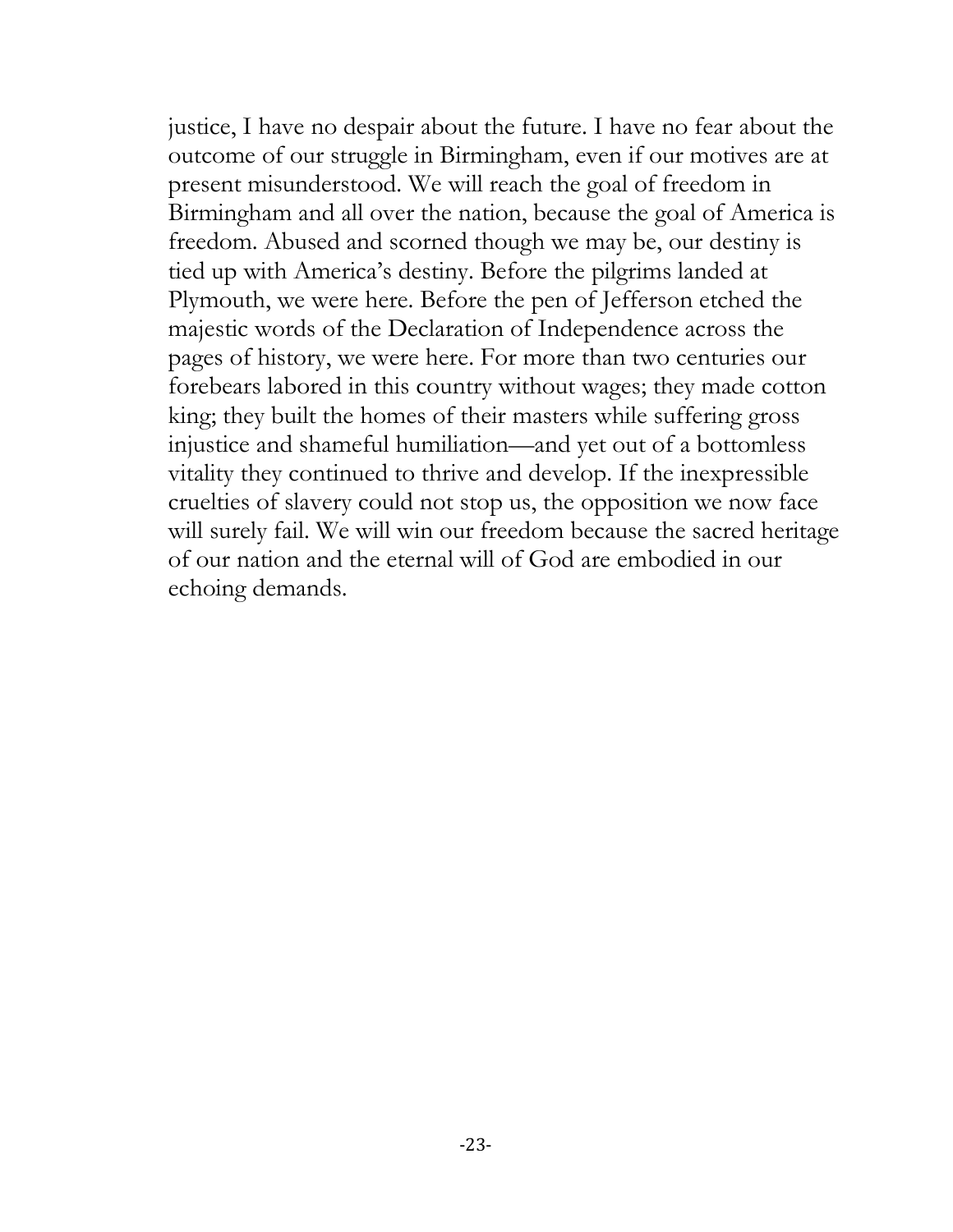# (**Part III)**

- 45. Before closing I feel impelled to mention one other point in your statement that has troubled me profoundly. You warmly commended the Birmingham police force for keeping "order" and "preventing violence." I doubt that you would have so warmly commended the police force if you had seen its dogs sinking their teeth into unarmed, nonviolent Negroes. I doubt that you would so quickly commend the policemen if you were to observe their ugly and inhumane treatment of Negroes here in the city jail; if you were to watch them push and curse old Negro women and young Negro girls; if you were to see them slap and kick old Negro men and young boys; if you were to observe them, as they did on two occasions, refuse to give us food because we wanted to sing our grace together. I cannot join you in your praise of the Birmingham police department.
- 46. It is true that the police have exercised a degree of discipline in handling the demonstrators. In this sense they have conducted themselves rather "nonviolently" in public. But for what purpose? To preserve the evil system of segregation. Over the past few years I have consistently preached that nonviolence demands that the means we use must be as pure as the ends we seek. I have tried to make clear that it is wrong to use immoral means to attain moral ends. But now I must affirm that it is just as wrong, or perhaps even more so, to use moral means to preserve immoral ends. Perhaps Mr. Connor and his policemen have been rather nonviolent in public, as was Chief Pritchett in Albany, Georgia, but they have used the moral means of non-violence to maintain the immoral end of racial injustice. As T. S. Eliot has said: "The last temptation is the greatest treason: To do the right deed for the wrong reason."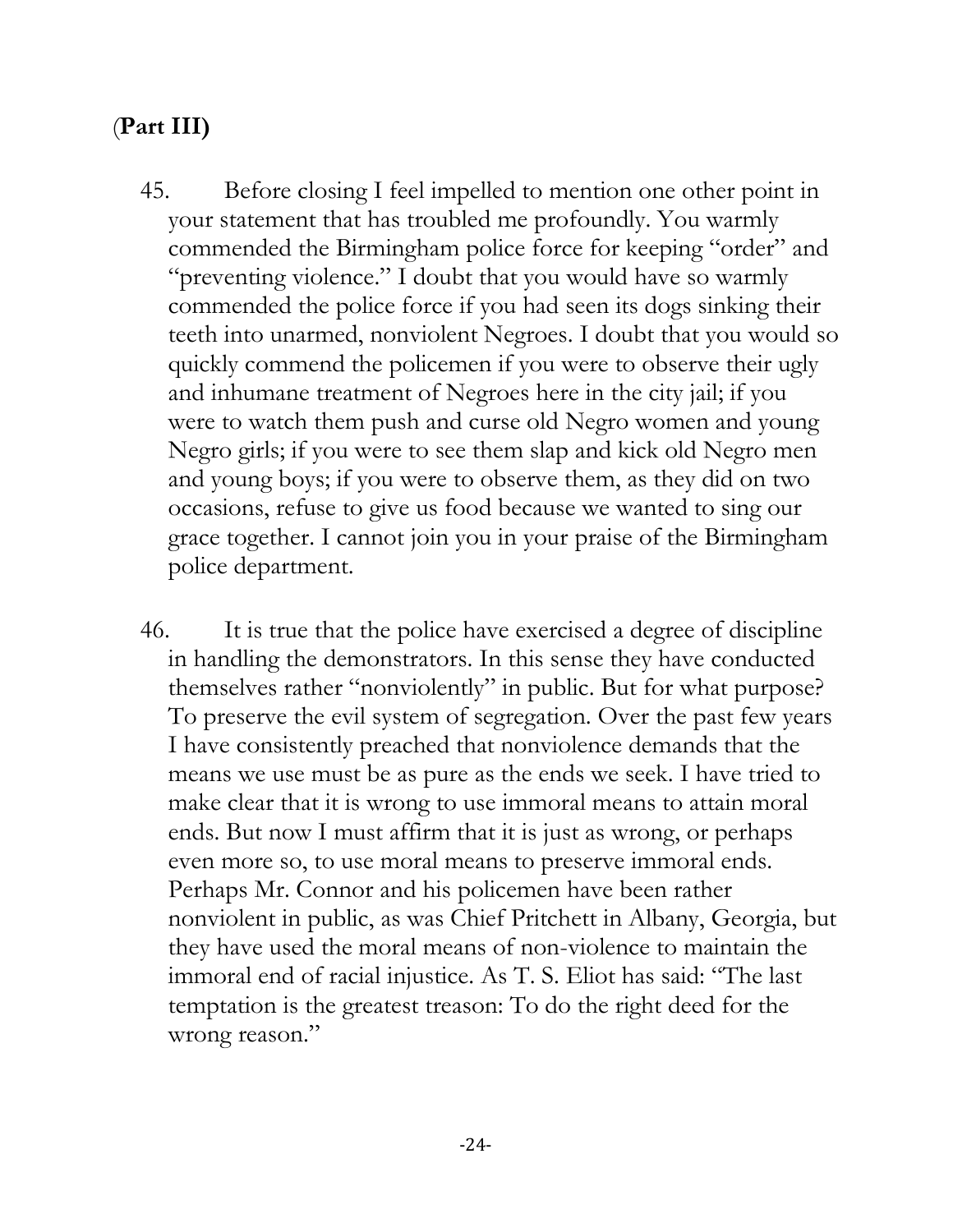- 47. I wish you had commended the Negro sit-inners and demonstrators of Birmingham for their sublime courage, their willingness to suffer and their amazing discipline in the midst of great provocation. One day the South will recognize its real heroes. They will be the James Merediths, with the noble sense of purpose that enables them to face jeering and hostile mobs, and with the agonizing loneliness that characterizes the life of the pioneer. They will be old, oppressed, battered Negro women, symbolized in a seventy-two-year-old woman in Montgomery, Alabama, who rose up with a sense of dignity and with her people decided not to ride segregated buses, and who responded with ungrammatical profundity to one who inquired about her weariness: "My feets is tired, but my soul is at rest." They will be the young high school and college students, the young ministers of the gospel and a host of their elders, courageously and nonviolently sitting in at lunch counters and willingly going to jail for conscience sake. One day the South will know that when these disinherited children of God sat down at lunch counters, they were in reality standing up for what is best in the American dream and for the most sacred values in our Judaeo-Christian heritage, thereby bringing our nation back to those great wells of democracy which were dug deep by the founding fathers in their formulation of the Constitution and the Declaration of Independence.
- 48. Never before have I written so long a letter. I'm afraid it is much too long to take your precious time. I can assure you that it would have been much shorter if I had been writing from a comfortable desk, but what else can one do when he is alone in a narrow jail cell, other than write long letters, think long thoughts and pray long prayers?
- 49. If I have said anything in this letter that overstates the truth and indicates an unreasonable impatience, I beg you to forgive me. If I have said anything that understates the truth and indicates my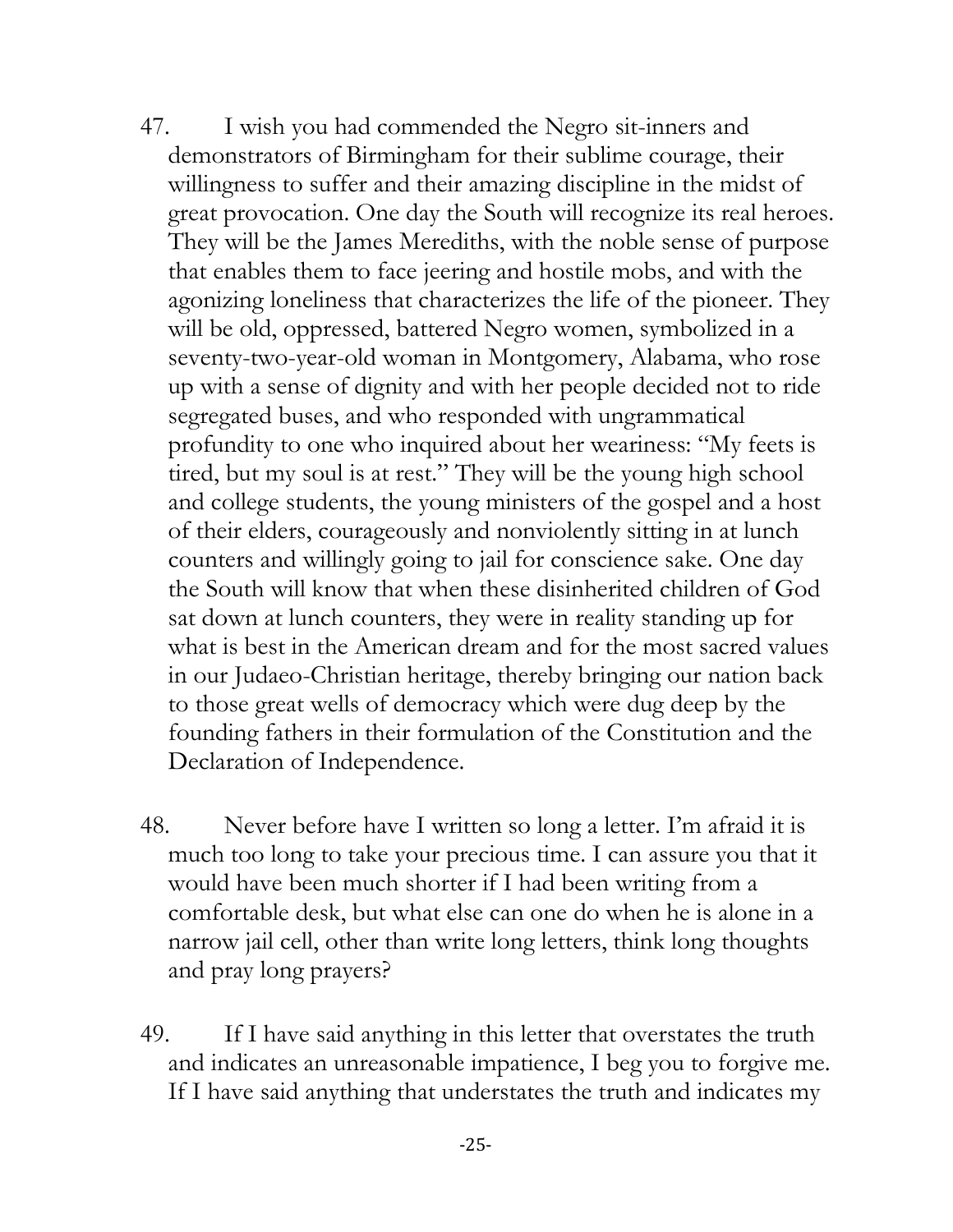having a patience that allows me to settle for anything less than brotherhood, I beg God to forgive me.

50. I hope this letter finds you strong in the faith. I also hope that circumstances will soon make it possible for me to meet each of you, not as an integrationist or a civil-rights leader but as a fellow clergyman and a Christian brother. Let us all hope that the dark clouds of racial prejudice will soon pass away and the deep fog of misunderstanding will be lifted from our fear-drenched communities, and in some not too distant tomorrow the radiant stars of love and brotherhood will shine over our great nation with all their scintillating beauty.

Yours for the cause of Peace and Brotherhood, *Martin Luther King Jr.*

*This article appears in the special MLK issue print edition with the headline "Letter From Birmingham Jail" and was published in the August 1963* Atlantic *as "The Negro Is Your Brother." © 1963 Dr. Martin Luther King Jr., © renewed 1991 Coretta Scott King. All works by Martin Luther King Jr. have been reprinted by arrangement with the Heirs to the Estate of Martin Luther King Jr., care of Writers House as agent for the proprietor, New York, New York.*